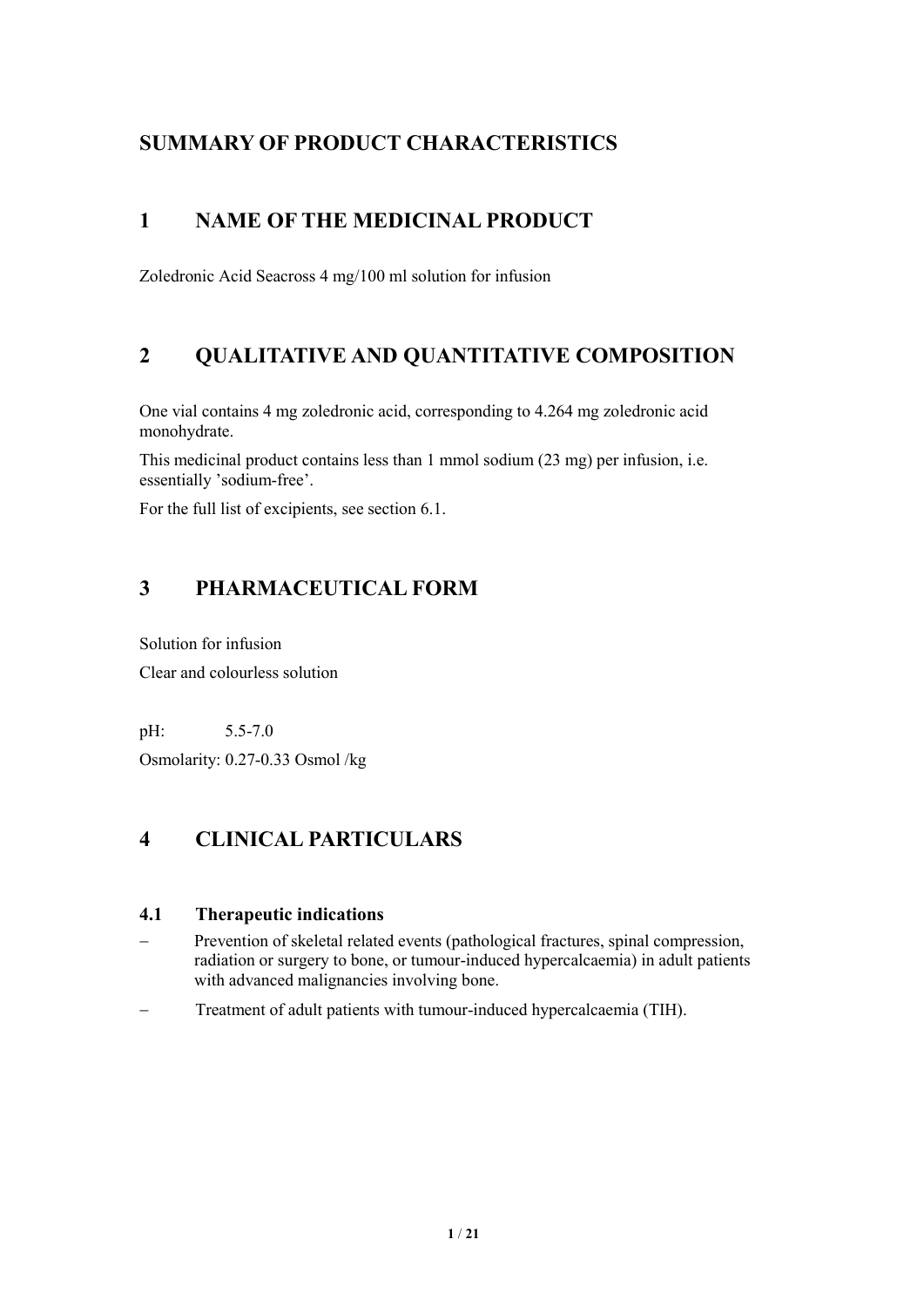## **4.2 Posology and method of administration**

Zoledronic Acid must only be prescribed and administered to patients by healthcare professionals experienced in the administration of intravenous bisphosphonates. Patients treated with Zoledronic Acid should be given the package leaflet and the patient reminder card.

#### Posology

*Prevention of skeletal related events in patients with advanced malignancies involving bone*

#### *Adults and older people*

The recommended dose in the prevention of skeletal related events in patients with advanced malignancies involving bone is 4 mg zoledronic acid every 3 to 4 weeks.<br>Patients should also be administered an oral calcium supplement of 500 mg and 400 IU

vitamin D daily.

The decision to treat patients with bone metastases for the prevention of skeletal related events should consider that the onset of treatment effect is 2-3 months.

### *Treatment of TIH*

#### *Adults and older people*

The recommended dose in hypercalcaemia (albumin-corrected serum calcium  $\geq 12.0$  mg/dl or 3.0 mmol/l) is a single dose of 4 mg zoledronic acid.

#### *Renal impairment*

### *TIH:*

Zoledronic Acid treatment in TIH patients who also have severe renal impairment should be considered only after evaluating the risks and benefits of treatment. In the clinical studies, patients with serum creatinine  $> 400 \mu$ mol/l or  $> 4.5 \mu$ g/dl were excluded. No dose adjustment is necessary in TIH patients with serum creatinine  $\leq 400 \mu$  mol/l or  $\leq 4.5 \text{ mg/dl}$ (see section 4.4).

*Prevention of skeletal related events in patients with advanced malignancies involving bone:* When initiating treatment with Zoledronic Acid in patients with multiple myeloma or metastatic bone lesions from solid tumours, serum creatinine and creatinine clearance (CLcr) should be determined. CLcr is calculated from serum creatinine using the Cockcroft-Gault formula. Zoledronic Acid is not recommended for patients presenting with severe renal impairment prior to initiation of therapy, which is defined for this population as  $CLcr < 30$ ml/min. In clinical trials with zoledronic acid, patients with serum creatinine  $> 265 \mu$ mol/l or > 3.0 mg/dl were excluded.

For patients with normal renal function (defined as CLcr > 60 ml/min), zoledronic acid 4mg/100ml solution for infusion may be administered directly without any further preparation. In patients with bone metastases presenting with mild to moderate renal impairment prior to initiation of therapy, which is defined for this population as CLcr 30–60 ml/min, reduced Zoledronic Acid doses are recommended (see also section 4.4).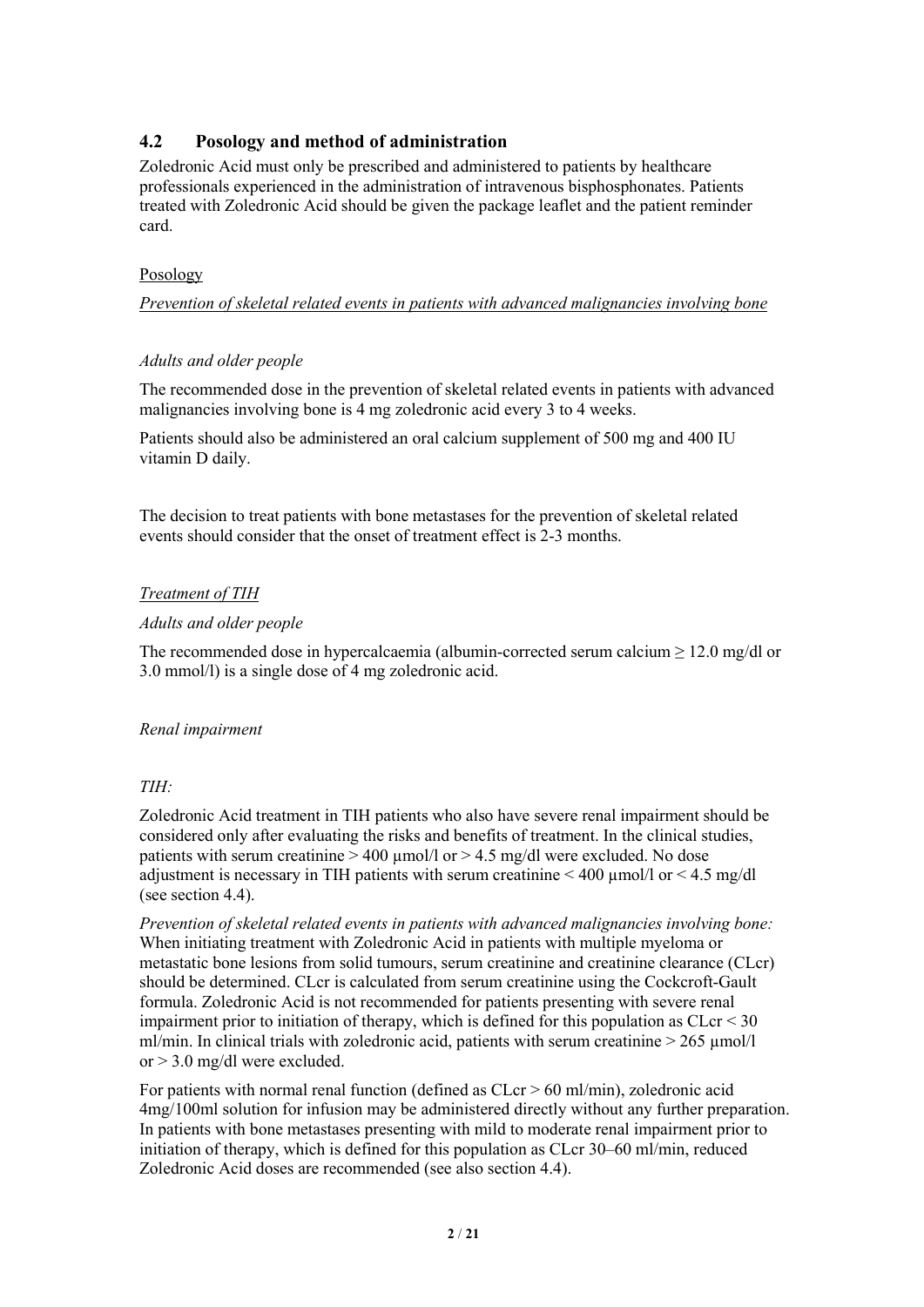| <b>Baseline Creatinine Clearance (ml/min)</b> | Zoledronic acid Recommended Dose* |
|-----------------------------------------------|-----------------------------------|
| >60                                           | 4.0 mg zoledronic acid            |
| $50 - 60$                                     | 3.5 mg* zoledronic acid           |
| $40 - 49$                                     | 3.3 mg* zoledronic acid           |
| $30 - 39$                                     | 3.0 mg* zoledronic acid           |

\* Doses have been calculated assuming target AUC of 0.66 (mg•hr/l) (CLcr = 75 ml/min). The reduced doses for patients with renal impairment are expected to achieve the same AUC as that seen in patients with creatinine clearance of 75 ml/min.

Following initiation of therapy, serum creatinine should be measured prior to each dose of Zoledronic Acid and treatment should be withheld if renal function has deteriorated. In the clinical trials, renal deterioration was defined as follows:

- For patients with normal baseline serum creatinine  $(< 1.4$  mg/dl or  $< 124$  µmol/l), an increase of 0.5 mg/dl or 44 µmol/l;
- For patients with abnormal baseline creatinine ( $> 1.4$  mg/dl or  $> 124$  umol/l), an increase of 1.0 mg/dl or 88 µmol/l.

In the clinical studies, zoledronic acid treatment was resumed only when the creatinine level returned to within 10% of the baseline value (see section 4.4). Zoledronic Acid treatment should be resumed at the same dose asthat given prior to treatment interruption.

#### *Paediatric population*

The safety and efficacy of zoledronic acid in children aged 1 year to 17 years have not been established. Currently available data are described in section 5.1 but no recommendation on a posology can be made.

#### Method of administration

#### Intravenous use.

Zoledronic Acid 4 mg/100 ml solution for infusion should be given as a single intravenous infusion in no less than 15 minutes.

In patients with normal renal function, defined as CLcr > 60 ml/min, zoledronic acid 4 mg/100 ml solution for infusion must not be further diluted.

In patients with mild to moderate renal impairment, reduced zoledronic acid doses are recommended (see section "Posology" above and section 4.4).

To prepare reduced doses for patients with baseline CLcr  $\leq 60$  ml/min, refer to Table 1 below.<br>Remove the volume of zoledronic acid solution indicated from the vial and replace with an equal volume of sterile sodium chloride 9 mg/ml (0.9%) solution for injection, or 5% glucose solution for injection.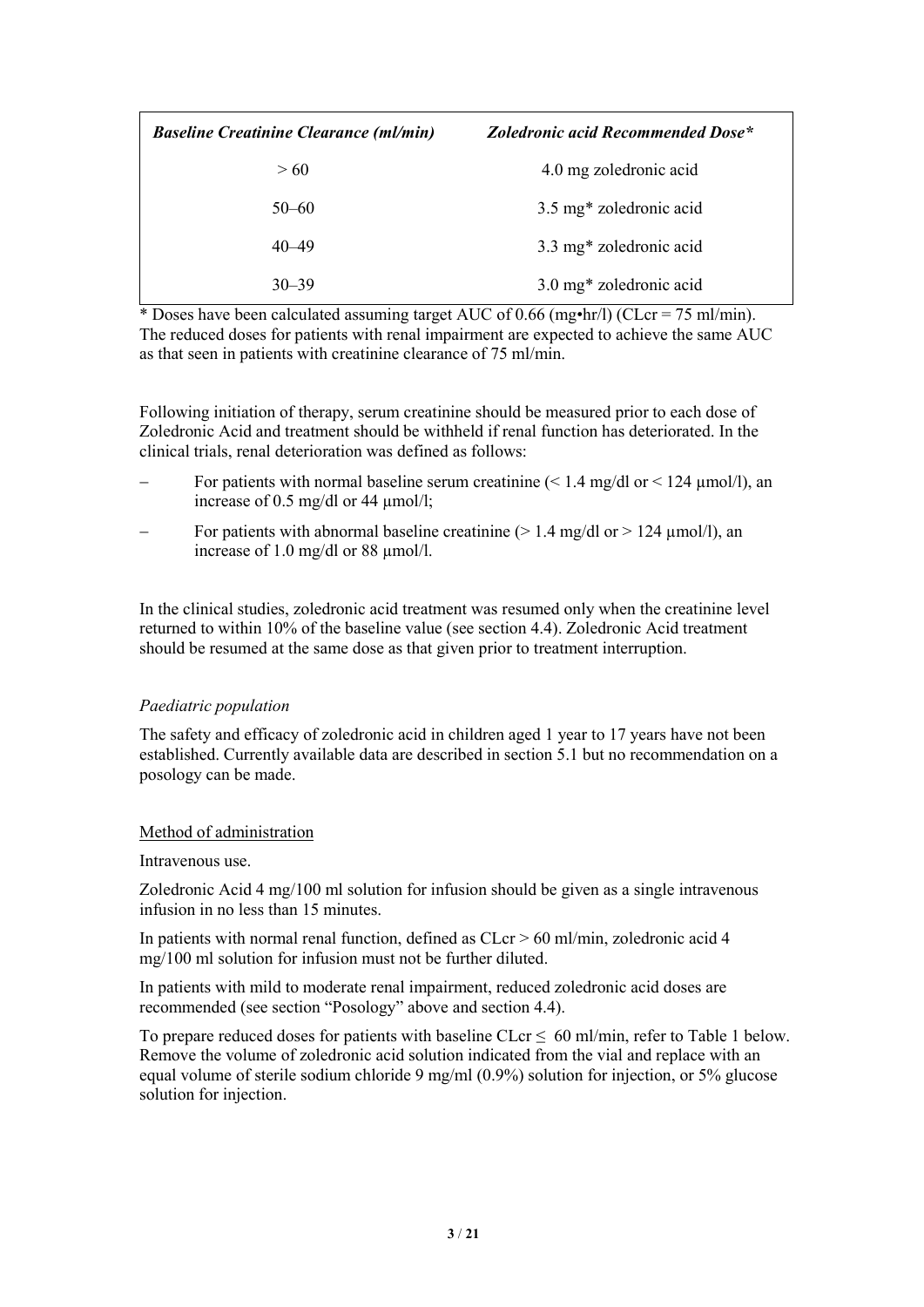| <b>Baseline</b><br>creatinine<br>clearance<br>$m/m$ in) | <b>Remove the following</b><br>amount of zoledronic<br>acid solution for<br>infusion (ml) | Replace with the following<br>volume of sterile sodium<br>chloride 9 mg/ml $(0.9\%)$ , or<br>5% glucose solution for<br>injection (ml) | <b>Adjusted dose</b><br>(mg zoledronic<br>acid in 100 ml) |
|---------------------------------------------------------|-------------------------------------------------------------------------------------------|----------------------------------------------------------------------------------------------------------------------------------------|-----------------------------------------------------------|
| 50-60                                                   | 12.0                                                                                      | 12.0                                                                                                                                   | 3.5                                                       |
| 40-49                                                   | 18.0                                                                                      | 18.0                                                                                                                                   | 3.3                                                       |
| 30-39                                                   | 25.0                                                                                      | 25.0                                                                                                                                   | 3.0                                                       |

**Table 1:** Preparation of reduced doses of zoledronic acid 4 mg/100 ml solution for infusion

Zoledronic Acid 4 mg/100 ml solution for infusion must not be mixed with other infusion solutions and should be administered as a single intravenous solution in a separate infusion line.

Patients must be maintained well hydrated prior to and following administration of Zoledronic Acid.

## **4.3 Contraindications**

- Hypersensitivity to the active substance, to other bisphosphonates or to any of the excipients listed in section 6.1
- Breast-feeding (see section 4.6)

### **4.4 Special warnings and precautions for use**

#### General

Patients must be assessed prior to administration of Zoledronic Acid to ensure that they are adequately hydrated.

Overhydration should be avoided in patients at risk of cardiac failure.

Standard hypercalcaemia-related metabolic parameters, such as serum levels of calcium, phosphate and magnesium, should be carefully monitored after initiating zoledronic acid therapy. If hypocalcaemia, hypophosphataemia, or hypomagnesaemia occurs, short-term supplemental therapy may be necessary. Untreated hypercalcaemia patients generally have some degree of renal function impairment, therefore careful renal function monitoring should be considered.

Zoledronic Acid contains the same active substance as found in zoledronic acid 5mg/100ml. Patients being treated with Zoledronic Acid should not be treated with zoledronic acid  $5mg/100m$  or any other bisphosphonate concomitantly, since the combined effects of these agents are unknown.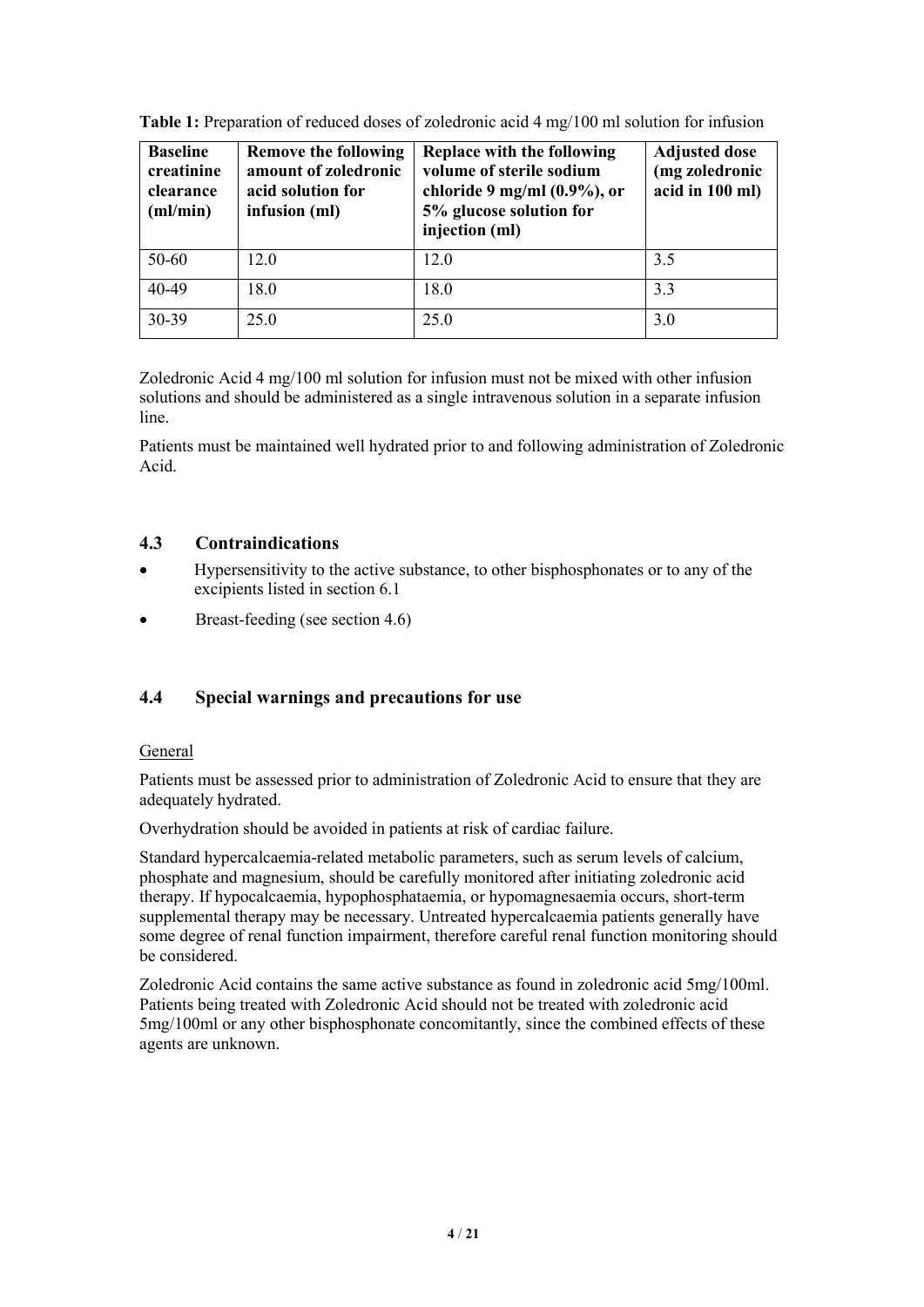#### Renal insufficiency

Patients with TIH and evidence of deterioration in renal function should be appropriately evaluated with consideration given as to whether the potential benefit of treatment with Zoledronic Acid outweighs the possible risk.

The decision to treat patients with bone metastases for the prevention of skeletal related events should consider that the onset of treatment effect is 2–3 months.

Zoledronic acid has been associated with reports ofrenal dysfunction. Factors that may increase the potential for deterioration in renal function include dehydration, pre-existing renal impairment, multiple cycles of zoledronic acid 4 mg and other bisphosphonates as well as use of other nephrotoxic medicinal products. While the risk is reduced with a dose of 4 mg zoledronic acid administered over 15 minutes, deterioration in renal function may still occur. Renal deterioration, progression to renal failure and dialysis have been reported in patients after the initial dose or a single dose of 4 mg zoledronic acid. Increases in serum creatinine also occur in some patients with chronic administration of zoledronic acid at recommended doses for prevention of skeletal related events, although less frequently.

Patients should have their serum creatinine levels assessed prior to each dose of Zoledronic Acid. Upon initiation of treatment in patients with bone metastases with mild to moderate renal impairment, lower doses of zoledronic acid are recommended. In patients who show evidence of renal deterioration during treatment, Zoledronic Acid should be withheld. Zoledronic Acid should only be resumed when serum creatinine returns to within 10% of baseline. Zoledronic Acid treatment should be resumed at the same dose as that given prior to treatment interruption.

In view of the potential impact of zoledronic acid on renal function, the lack of clinical safety data in patients with severe renal impairment (in clinical trials defined as serum creatinine  $\geq$ 400  $\mu$ mol/l or  $\geq$  4.5 mg/dl for patients with TIH and  $\geq$  265  $\mu$ mol/l or  $\geq$  3.0 mg/dl for patients with cancer and bone metastases, respectively) at baseline and only limited pharmacokinetic data in patients with severe renal impairment at baseline (creatinine clearance  $\leq 30$  ml/min), the use of zoledronic acid is not recommended in patients with severe renal impairment.

#### Hepatic insufficiency

As only limited clinical data are available in patients with severe hepatic insufficiency, no specific recommendations can be given for this patient population.

#### **Osteonecrosis** *Osteonecrosis of the jaw*

Osteonecrosis ofthe jaw (ONJ) has been reported uncommonly in clinical trials in patients receiving Zoledronic Acid. Post-marketing experience and the literature suggesta greater frequency of reports of ONJ based on tumour type (advanced breast cancer, multiple myeloma). A study showed that ONJ was higher in myeloma patients when compared to other cancers (see section 5.1).

The start of treatment or of a new course of treatment should be delayed in patients with unhealed open soft tissue lesions in the mouth, except in medical emergency situations. A dental examination with appropriate preventive dentistry and an individual benefit-risk assessment is recommended prior to treatment with bisphosphonates in patients with concomitant risk factors.

The following risk factors should be considered when evaluating an individual's risk of developing ONJ: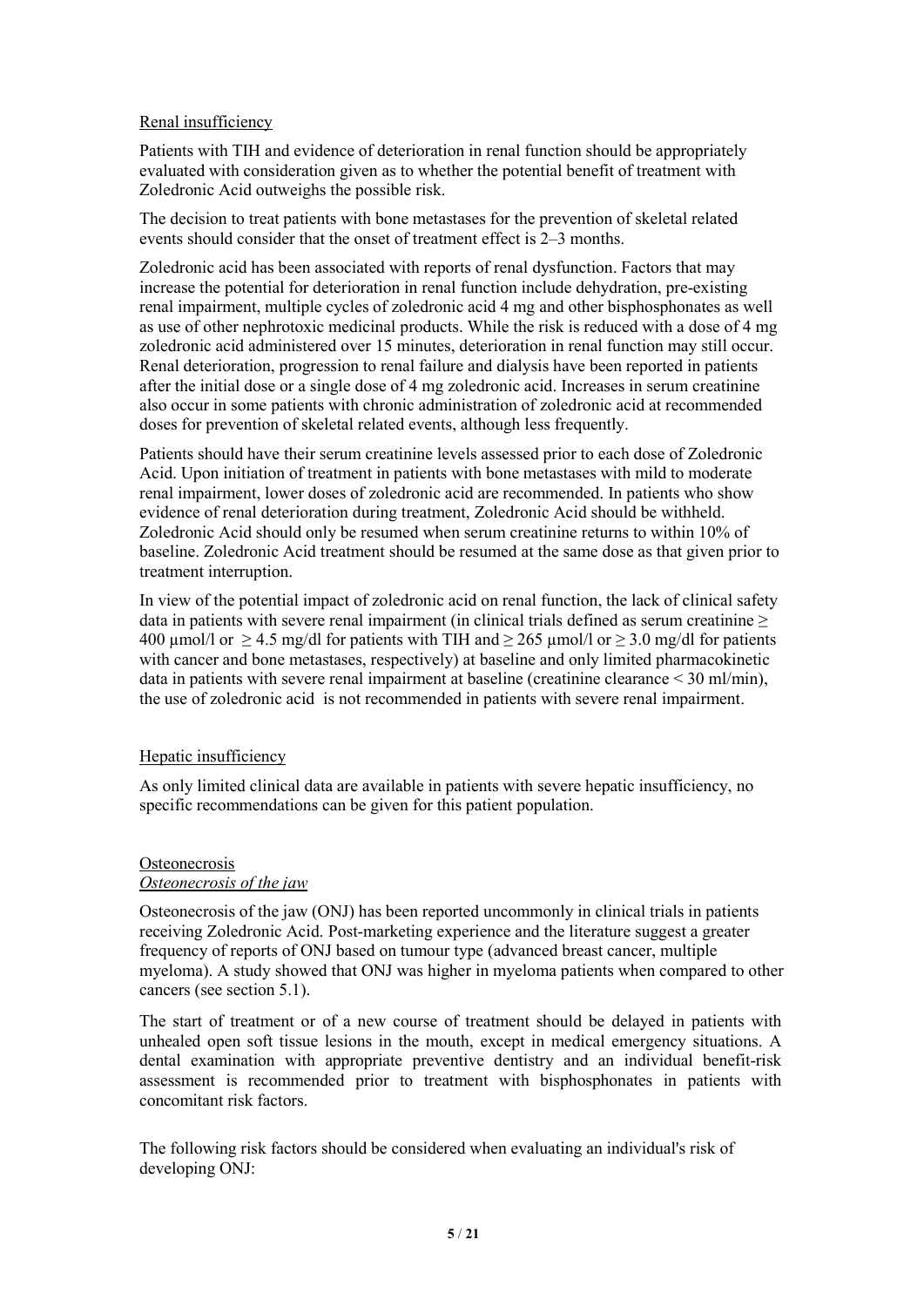- Potency of the bisphosphonate (higher risk for highly potent compounds), route of administration (higher risk for parenteral administration) and cumulative dose of bisphosphonate.
- Cancer, co-morbid conditions (e.g. anaemia, coagulopathies, infection), smoking.
- Concomitant therapies: chemotherapy , angiogenesis inhibitors (see section 4.5), radiotherapy to neck and head, corticosteroids.
- History of dental disease, poor oral hygiene, periodontal disease, invasive dental procedures (e.g. tooth extractions) and poorly fitting dentures

All patients should be encouraged to maintain good oral hygiene, undergo routine dental check-ups, and immediately report any oral symptoms such as dental mobility, pain or swelling, or non-healing of sores or discharge during treatment with zoledronic acid. While on treatment, invasive dental procedures should be performed only after careful consideration and be avoided in close proximity to zoledronic acid administration. For patients who develop osteonecrosis of the jaw while on bisphosphonate therapy, dental surgery may exacerbate the condition. For patients requiring dental procedures, there are no data available to suggest whether discontinuation of bisphosphonate treatment reduces the risk of osteonecrosis of the jaw.

The management plan for patients who develop ONJ should be set up in close collaboration between the treating physician and a dentist or oral surgeon with expertise in ONJ. Temporary interruption of zoledronic acid treatment should be considered until the condition resolves and contributing risk factors are mitigated where possible.

#### *Osteonecrosis of other anatomical sites*

Osteonecrosis ofthe external auditory canal has been reported with bisphosphonates, mainly in association with long-term therapy. Possible risk factors for osteonecrosis of the external auditory canal include steroid use and chemotherapy and/or local risk factors such as infection or trauma. The possibility of osteonecrosis ofthe external auditory canal should be considered in patients receiving bisphosphonates who present with ear symptoms including chronic ear infections.

Additionally, there have been sporadic reports of osteonecrosis of other sites, including the hip and femur, reported predominantly in adult cancer patients treated with zoledronic acid.

#### Musculoskeletal pain

In post-marketing experience, severe and occasionally incapacitating bone, joint, and/or muscle pain have been reported in patients taking zoledronic acid. However, such reports have been infrequent. The time to onset of symptoms varied from one day to several months after starting treatment. Most patients had relief of symptoms after stopping treatment. A subset had recurrence of symptoms when rechallenged with zoledronic acid or another bisphosphonate.

#### Atypical fractures of the femur

Atypical subtrochanteric and diaphyseal femoral fractures have been reported with bisphosphonate therapy, primarily in patients receiving long-term treatment for osteoporosis. These transverse or short oblique fractures can occur anywhere along the femur from just below the lesser trochanter to just above the supracondylar flare. These fractures occur after minimal or no trauma and some patients experience thigh or groin pain, often associated with imaging features of stress fractures, weeks to months before presenting with a completed femoral fracture. Fractures are often bilateral; therefore the contralateral femur should be examined in bisphosphonate-treated patients who have sustained a femoral shaft fracture.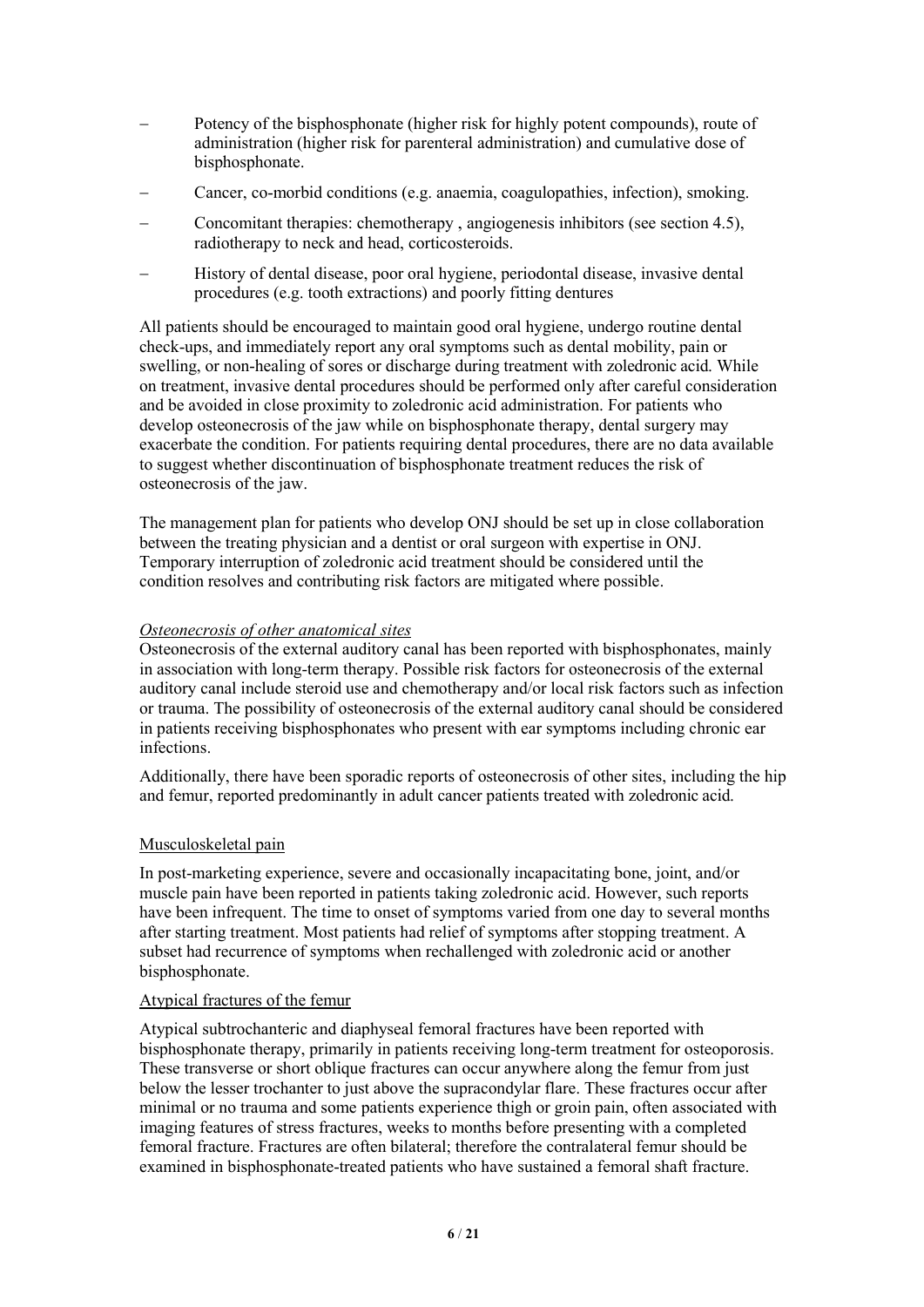Poor healing of these fractures has also been reported. Discontinuation of bisphosphonate therapy in patients suspected to have an atypical femur fracture should be considered pending evaluation of the patient, based on an individual benefit risk assessment.

During bisphosphonate treatment patients should be advised to report any thigh, hip or groin pain and any patient presenting with such symptoms should be evaluated for an incomplete femur fracture.

#### Hypocalcaemia

Hypocalcaemia has been reported in patients treated with zoledronic acid. Cardiac arrhythmias and neurologic adverse events (including convulsions, hypoaesthesia and tetany) have been reported secondary to cases of severe hypocalcaemia. Cases of severe hypocalcaemia requiring hospitalisation have been reported. In some instances, the hypocalcaemia may be life-threatening (see section 4.8). Caution is advised when Zoledronic Acid is administered with medicinal products known to cause hypocalcaemia, as they may have a synergistic effect resulting in severe hypocalcaemia (see section 4.5). Serum calcium should be measured and hypocalcaemia must be corrected before initiating Zoledronic Acid therapy. Patients should be adequately supplemented with calcium and vitamin D.

#### Zoledronic acid contains sodium

This medicinal product contains less than 1 mmol sodium (23 mg) per infusion, that is to say essentially "sodium-free". However, if a solution of common salt (0.9% w/v sodium chloride solution) is used for the dilution of Zoledronic acid prior to administration then the dose of sodium received would be higher.

## **4.5 Interaction with other medicinal products and other forms ofinteraction**

In clinical studies, zoledronic acid has been administered concomitantly with commonly used anticancer agents, diuretics, antibiotics and analgesics without clinically apparent interactions occurring. Zoledronic acid shows no appreciable binding to plasma proteins and does not inhibit human P450 enzymes *in vitro* (see section 5.2), but no formal clinical interaction studies have been performed.

Caution is advised when bisphosphonates are administered with aminoglycosides, calcitonin or loop diuretics, since these agents may have an additive effect, resulting in a lower serum calcium level for longer periods than required (see section 4.4).

Caution is indicated when zoledronic acid is used with other potentially nephrotoxic medicinal products. Attention should also be paid to the possibility of hypomagnesaemia developing during treatment.

In multiple myeloma patients, the risk of renal dysfunction may be increased when zoledronic acid is used in combination with thalidomide.

Caution is advised when zoledronic acid is administered with anti-angiogenic medicinal products, as an increase in the incidence of ONJ has been observed in patients treated concomitantly with these medicinal products.

### **4.6 Fertility, pregnancy and lactation**

#### **Pregnancy**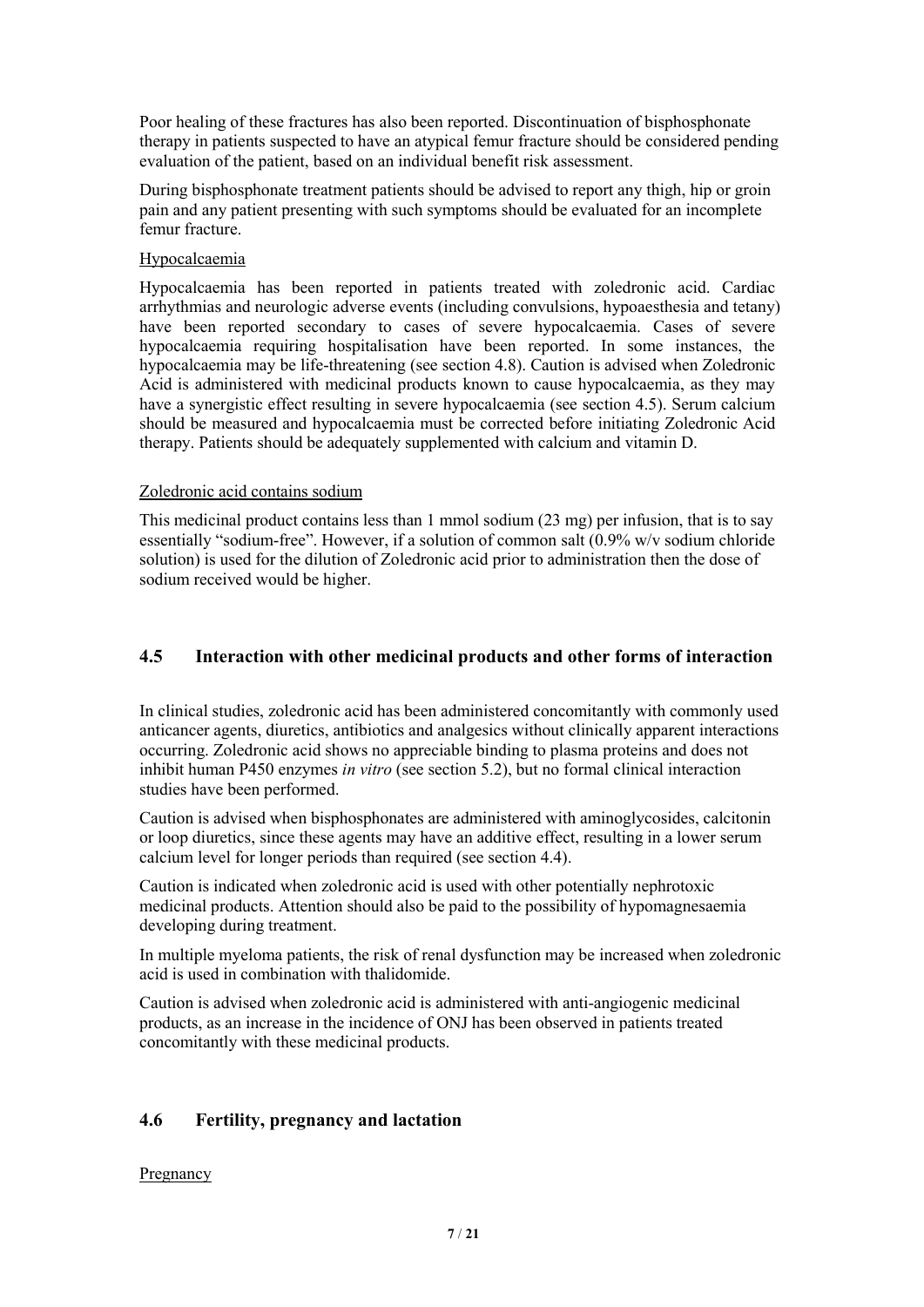There are no adequate data on the use of zoledronic acid in pregnant women. Animal reproduction studies with zoledronic acid have shown reproductive toxicity (see section 5.3). The potential risk for humans is unknown. Zoledronic acid should not be used during pregnancy. Women of child-bearing potential should be advised to avoid becoming pregnant.

#### Breast-feeding

It is not known whether zoledronic acid is excreted into human milk. Zoledronic acid is contraindicated in breast-feeding women (see section 4.3).

#### Fertility

Zoledronic acid was evaluated in rats for potential adverse effects on fertility of the parental and F1 generation.This resulted in exaggerated pharmacological effects considered to be related to the compound's inhibition of skeletal calcium metabolisation, resulting in periparturient hypocalcaemia, a bisphosphonate class effect, dystocia and early termination of the study. Thus these results precluded determining a definitive effect of zoledronic acid on fertility in humans.

## **4.7 Effects on ability to drive and use machines**

Adverse reactions, such as dizziness and somnolence, may have influence on the ability to drive or use machines, therefore caution should be exercised with the use of zoledronic acid along with driving and operating of machinery.

## **4.8 Undesirable effects**

#### Summary of the safety profile

Within three days after zoledronic acid administration, an acute phase reaction has commonly been reported, with symptoms including bone pain, fever, fatigue, arthralgia, myalgia, rigors and arthritis with subsequent joint swelling; these symptoms usually resolve within a few days (see description of selected adverse reactions).

The following are the important identified riskswith zoledronic acid in the approved indications: Renal function impairment, osteonecrosis of the jaw, acute phase reaction, hypocalcaemia, atrial fibrillation, anaphylaxis, interstitial lung disease. The frequencies for each of these identified risks are shown in Table 2.

### Tabulated list of adverse reactions

The following adverse reactions, listed in Table 2, have been accumulated from clinical studies and post-marketing reports following predominantly chronic treatment with 4 mg zoledronic acid:

### **Table 2**

Adverse reactions are ranked under headings of frequency, the most frequent first, using the following convention: Very common ( $\geq 1/10$ ), common ( $\geq 1/100$  to  $\leq 1/10$ ), uncommon  $(>1/1,000$  to  $\leq 1/100$ ), rare  $(>1/10,000$  to  $\leq 1/1,000$ ), very rare  $(<1/10,000)$ , not known (cannot be estimated from the available data).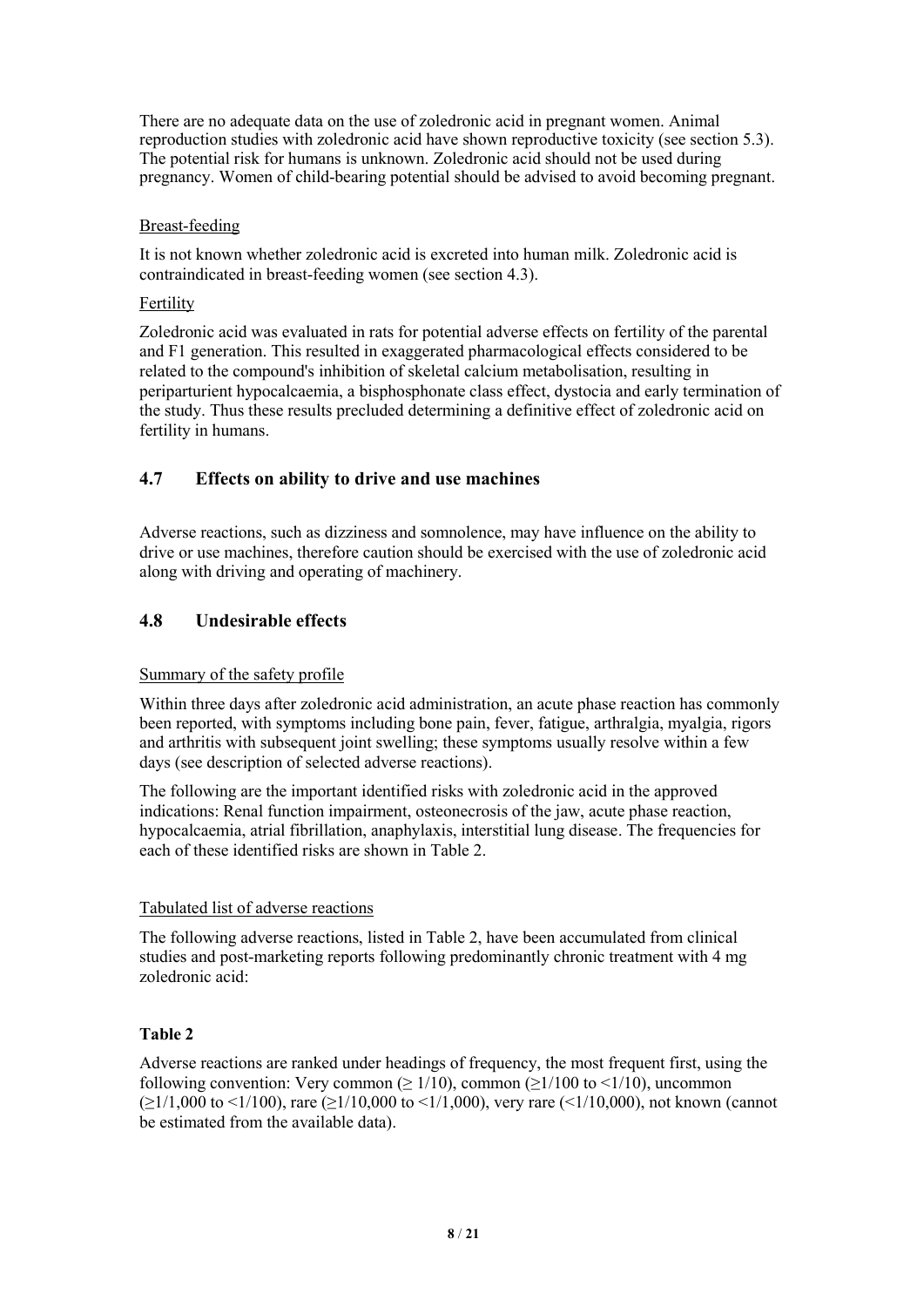|                                        | <b>Blood and lymphatic system disorders</b>                                                                                                 |
|----------------------------------------|---------------------------------------------------------------------------------------------------------------------------------------------|
| Common:                                | Anaemia                                                                                                                                     |
| Uncommon:                              | Thrombocytopenia, leukopenia                                                                                                                |
| Rare:                                  | Pancytopenia                                                                                                                                |
| <b>Immune system disorders</b>         |                                                                                                                                             |
| Uncommon:                              | Hypersensitivity reaction                                                                                                                   |
| Rare:                                  | Angioneurotic oedema                                                                                                                        |
| Psychiatric disorders                  |                                                                                                                                             |
| Uncommon:                              | Anxiety, sleep disturbance                                                                                                                  |
| Rare:                                  | Confusion                                                                                                                                   |
| <b>Nervous system disorders</b>        |                                                                                                                                             |
| Common:                                | Headache                                                                                                                                    |
| Uncommon:                              | Dizziness, paraesthesia, dysgeusia, hypoaesthesia, hyperaesthesia,<br>tremor, somnolence                                                    |
| Very rare:                             | Convulsions, hypoaesthesia and tetany (secondary to hypocalcaemia)                                                                          |
| Eye disorders                          |                                                                                                                                             |
| Common:                                | Conjunctivitis                                                                                                                              |
| Uncommon:                              | Blurred vision, scleritis and orbital inflammation                                                                                          |
| Rare                                   | Uveitis                                                                                                                                     |
| Very rare:                             | Episcleritis                                                                                                                                |
| <b>Cardiac disorders</b>               |                                                                                                                                             |
| Uncommon:                              | Hypertension, hypotension, atrial fibrillation, hypotension leading to                                                                      |
|                                        | syncope or circulatory collapse                                                                                                             |
| Rare:                                  | Bradycardia, cardiac arrhythmia (secondary to hypocalcaemia)                                                                                |
|                                        | <b>Respiratory, thoracic and mediastinal disorders</b>                                                                                      |
| Uncommon:                              | Dyspnoea, cough, bronchoconstriction                                                                                                        |
| Rare:                                  | Interstitial lung disease                                                                                                                   |
| <b>Gastrointestinal disorders</b>      |                                                                                                                                             |
| Common:                                | Nausea, vomiting, decrease appetite                                                                                                         |
| Uncommon:                              | Diarrhoea, constipation, abdominal pain, dyspepsia, stomatitis, dry<br>mouth                                                                |
| Skin and subcutaneous tissue disorders |                                                                                                                                             |
| Uncommon:                              | Pruritus, rash (including erythematous and macular rash), increased<br>sweating                                                             |
|                                        | <b>Musculoskeletal and connective tissue disorders</b>                                                                                      |
| Common:                                | Bone pain, myalgia, arthralgia, generalised pain                                                                                            |
| Uncommon:                              | Muscle cramps, osteonecrosis of the jaw                                                                                                     |
| Very rare:                             | Osteonecrosis of the external auditory canal (bisphosphonate class<br>adverse reaction) and other anatomical sites including femur and hip. |
| <b>Renal and urinary disorders</b>     |                                                                                                                                             |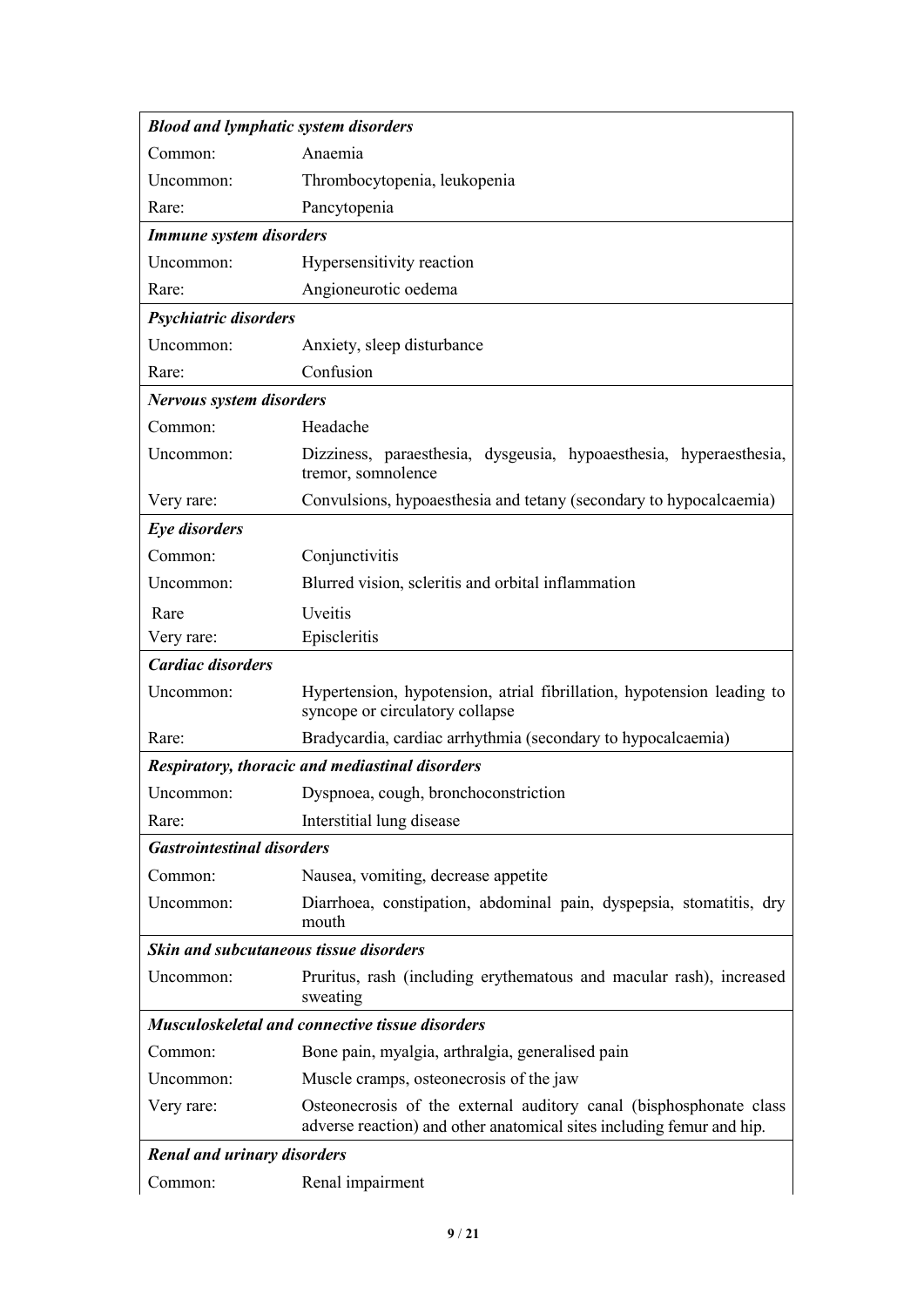| Uncommon:             | Acute renal failure, haematuria, proteinuria                                                                                                                                        |  |  |  |  |  |
|-----------------------|-------------------------------------------------------------------------------------------------------------------------------------------------------------------------------------|--|--|--|--|--|
| Rare                  | Acquired Fanconi syndrome                                                                                                                                                           |  |  |  |  |  |
|                       | <b>General disorders and administration site conditions</b>                                                                                                                         |  |  |  |  |  |
| Common:               | Fever, flu-like syndrome (including fatigue, rigors, malaise and<br>flushing)                                                                                                       |  |  |  |  |  |
| Uncommon:             | Asthenia, peripheral oedema, injection site reactions (including pain,<br>irritation, swelling, induration), chest pain, weight increase,<br>anaphylactic reaction/shock, urticaria |  |  |  |  |  |
| Rare:                 | Arthritis and joint swelling as a symptom of acute phase reaction                                                                                                                   |  |  |  |  |  |
| <b>Investigations</b> |                                                                                                                                                                                     |  |  |  |  |  |
| Very common:          | Hypophosphataemia                                                                                                                                                                   |  |  |  |  |  |
| Common:               | Blood creatinine and blood urea increased, hypocalcaemia                                                                                                                            |  |  |  |  |  |
| Uncommon:             | Hypomagnesaemia, hypokalaemia                                                                                                                                                       |  |  |  |  |  |
| Rare:                 | Hyperkalaemia, hypernatraemia                                                                                                                                                       |  |  |  |  |  |

Description of selected adverse reactions

### *Renal function impairment*

Zoledronic acid has been associated with reports ofrenal dysfunction. In a pooled analysis of safety data from zoledronic acid registration trials for the prevention of skeletal-related events in patients with advanced malignancies involving bone, the frequency of renal impairment adverse events suspected to be related to zoledronic acid (adverse reactions) was as follows: multiple myeloma (3.2%), prostate cancer (3.1%), breast cancer (4.3%), lung and other solid tumours (3.2%). Factors that may increase the potential for deterioration in renal function include dehydration, pre-existing renal impairment, multiple cycles of zoledronic acid or other bisphosphonates, as well as concomitant use of nephrotoxic medicinal products or using a shorter infusion time than currently recommended. Renal deterioration, progression to renal failure and dialysis have been reported in patients after the initial dose or a single dose of 4 mg zoledronic acid (see section 4.4).

### *Osteonecrosis of the jaw*

Cases of osteonecrosis of the jaw-have been reported, predominantly in cancer patients treated with medicinal products that inhibit bone resorption, such as zoledronic acid (see section 4.4). Many of these patients were also receiving chemotherapy and corticosteroids and had signs of local infection including osteomyelitis. The majority of the reports refer to cancer patients following tooth extractions or other dental surgeries.

### *Atrial fibrillation*

In one 3-year, randomised, double-blind controlled trial that evaluated the efficacy and safety of zoledronic acid 5 mg once yearly vs. placebo in the treatment of postmenopausal osteoporosis (PMO), the overall incidence of atrial fibrillation was 2.5% (96 out of 3,862) and 1.9% (75 out of 3,852) in patients receiving zoledronic acid 5 mg and placebo, respectively. The rate of atrial fibrillation serious adverse events was 1.3% (51 out of 3,862) and 0.6% (22 out of 3,852) in patients receiving zoledronic acid 5 mg and placebo, respectively. The imbalance observed in this trial has not been observed in other trials with zoledronic acid, including those with zoledronic acid (zoledronic acid) 4 mg every 3-4 weeks in oncology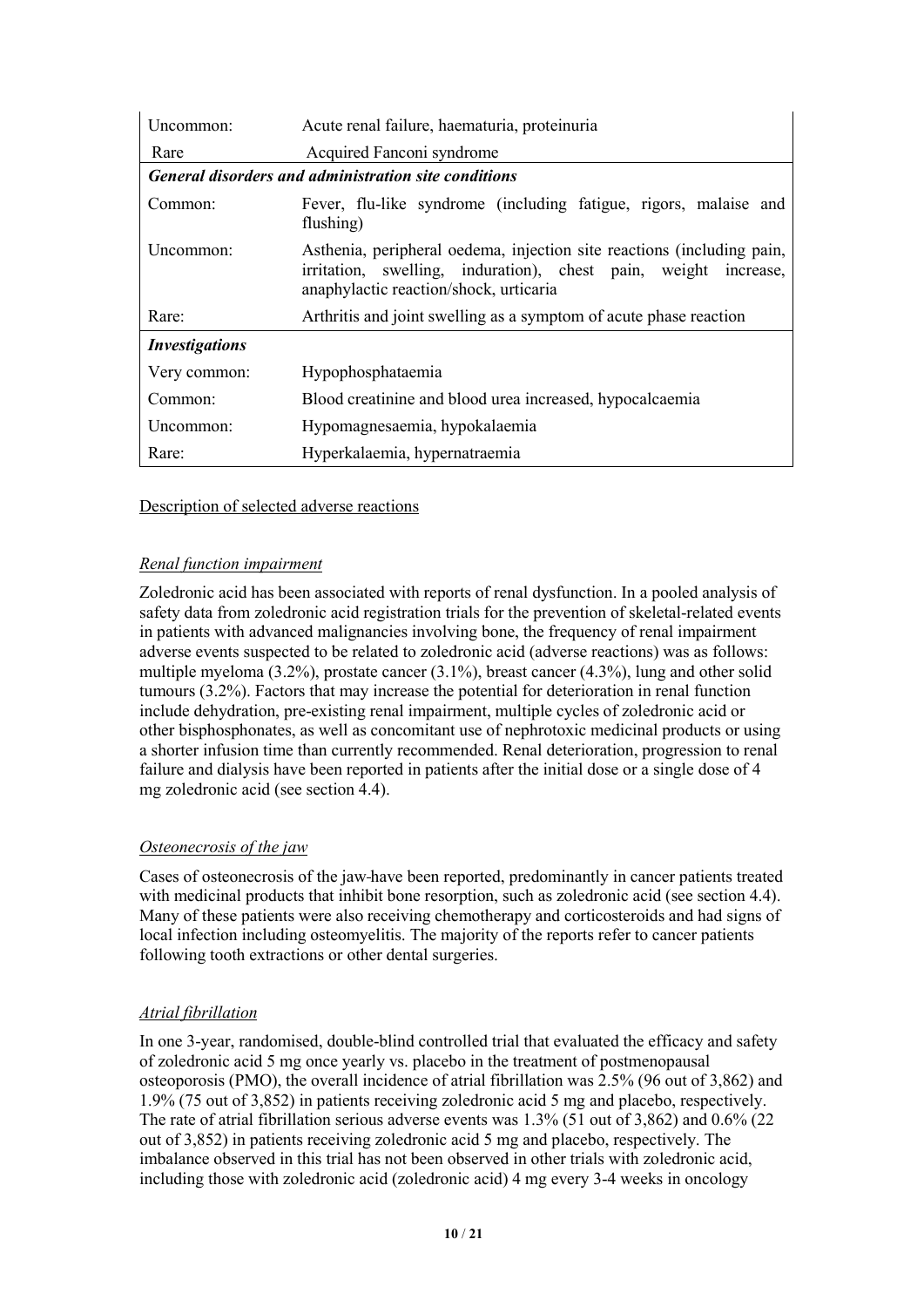patients. The mechanism behind the increased incidence of atrial fibrillation in this single clinical trial is unknown.

#### *Acute phase reaction*

This adverse drug reaction consists of a constellation of symptoms that includes fever, myalgia, headache, extremity pain, nausea, vomiting, diarrhoea, arthralgia and arthritis with subsequent joint swelling. The onset time is  $\leq$  3 days post-zoledronic acid infusion, and the reaction is also referred to using the terms "flu-like" or "post-dose" symptoms.

### *Atypical fractures of the femur*

During post-marketing experience the following reactions have been reported (frequency rare): Atypical subtrochanteric and diaphyseal femoral fractures (bisphopsphonate class adverse reaction).

### *Hypocalcaemia-related ADRs*

Hypocalcaemia is an important identified risk with zoledronic acid in the approved indications. Based on the review of both clinical trial and post-marketing cases, there is sufficient evidence to support an association between zoledronic acid therapy, the reported event of hypocalcaemia, and the secondary development of cardiac arrhythmia. Furthermore, there is evidence of an association between hypocalcaemia and secondary neurological events reported in these cases including: convulsions, hypoaesthesia and tetany (see section 4.4).

#### Reporting of suspected adverse reactions

Reporting suspected adverse reactions after authorisation of the medicinal product is important. It allows continued monitoring of the benefit/risk balance of the medicinal product. Healthcare professionals are asked to report any suspected adverse reactions via the Yellow Card Scheme. Website: www.mhra.gov.uk/yellowcard or search for MHRA Yellow Card in the Google Play or Apple App Store

### **4.9 Overdose**

Clinical experience with acute overdose of zoledronic acid is limited. The administration of doses up to 48 mg of zoledronic acid in errorhas been reported. Patients who have received doses higher than those recommended (see section 4.2) should be carefully monitored, since renal function impairment (including renal failure) and serum electrolyte (including calcium, phosphorus and magnesium) abnormalities have been observed. In the event of hypocalcaemia, calcium gluconate infusions should be administered as clinically indicated.

# **5 PHARMACOLOGICAL PROPERTIES**

### **5.1 Pharmacodynamic properties**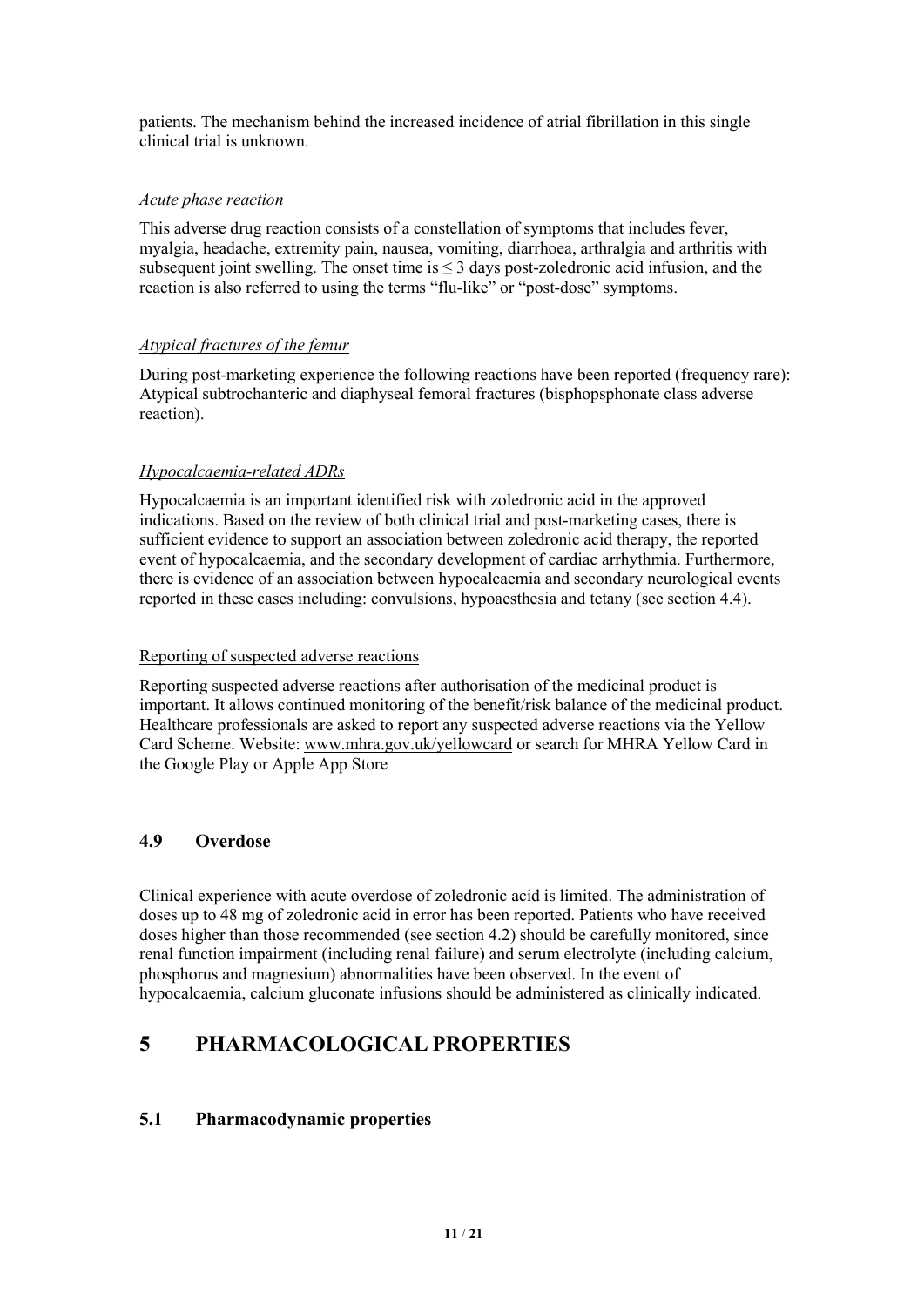Pharmacotherapeutic group: Drugs for treatment of bone diseases, bisphosphonates, ATC code: M05BA08

Zoledronic acid belongs to the class of bisphosphonates and acts primarily on bone. It is an inhibitor of osteoclastic bone resorption.

The selective action of bisphosphonates on bone is based on their high affinity for mineralised bone, but the precise molecular mechanism leading to the inhibition of osteoclastic activity is still unclear. In long-term animal studies, zoledronic acid inhibits bone resorption without adversely affecting the formation, mineralisation or mechanical properties of bone.

In addition to being a potent inhibitor of bone resorption, zoledronic acid also possesses several anti-tumour properties that could contribute to its overallefficacy in the treatment of metastatic bone disease. The following properties have been demonstrated in preclinical studies:

- *In vivo*: Inhibition of osteoclastic bone resorption, which alters the bone marrow microenvironment, making it less conducive to tumourcell growth, anti-angiogenic activity and anti-pain activity.
- *In vitro:* Inhibition of osteoblast proliferation, direct cytostatic and pro-apoptotic activity on tumour cells, synergistic cytostatic effect with other anti-cancer drugs, anti-adhesion/invasion activity.

#### Clinical trial results in the prevention of skeletal related events in patients with advanced malignancies involving bone

The first randomised, double-blind, placebo-controlled study compared zoledronic acid 4 mg to placebo for the prevention of skeletal related events (SREs) in prostate cancer patients. Zoledronic acid 4 mg significantly reduced the proportion of patients experiencing at least one skeletal related event (SRE), delayed the median time to first SRE by > 5 months, and reduced the annual incidence of events per patient - skeletal morbidity rate. Multiple event analysis showed a 36% risk reduction in developing SREs in the zoledronic acid 4 mg group compared with placebo. Patients receiving zoledronic acid 4 mg reported less increase in pain than those receiving placebo, and the difference reached significance at months 3, 9, 21 and 24. Fewer zoledronic acid 4 mg patients suffered pathological fractures. The treatment effects were less pronounced in patients with blastic lesions. Efficacy results are provided in Table 3.

In a second study including solid tumours other than breast or prostate cancer, zoledronic acid 4 mg significantly reduced the proportion of patients with an SRE, delayed the median time to first SRE by > 2 months, and reduced the skeletal morbidity rate. Multiple event analysis showed 30.7% risk reduction in developing SREs in the zoledronic acid 4 mg group compared with placebo. Efficacy results are provided in Table 4.

|                                             | Any SRE $(+TH)$         |         | Fractures*              |         | Radiation therapy to<br>bone |         |  |
|---------------------------------------------|-------------------------|---------|-------------------------|---------|------------------------------|---------|--|
|                                             | zoledronic<br>acid 4 mg | Placebo | zoledronic<br>acid 4 mg | Placebo | zoledronic<br>acid 4 mg      | Placebo |  |
| N                                           | 214                     | 208     | 214                     | 208     | 214                          | 208     |  |
| Proportion of patients with<br>SREs $(\% )$ | 38                      | 49      | 17                      | 25      | 26                           | 33      |  |
| p-value                                     | 0.028                   |         | 0.052                   |         | 0.119                        |         |  |
| Median time to SRE (days)                   | 488                     | 321     | NR.                     | NR.     | NR.                          | 640     |  |

**Table 3**: Efficacy results (prostate cancer patients receiving hormonal therapy)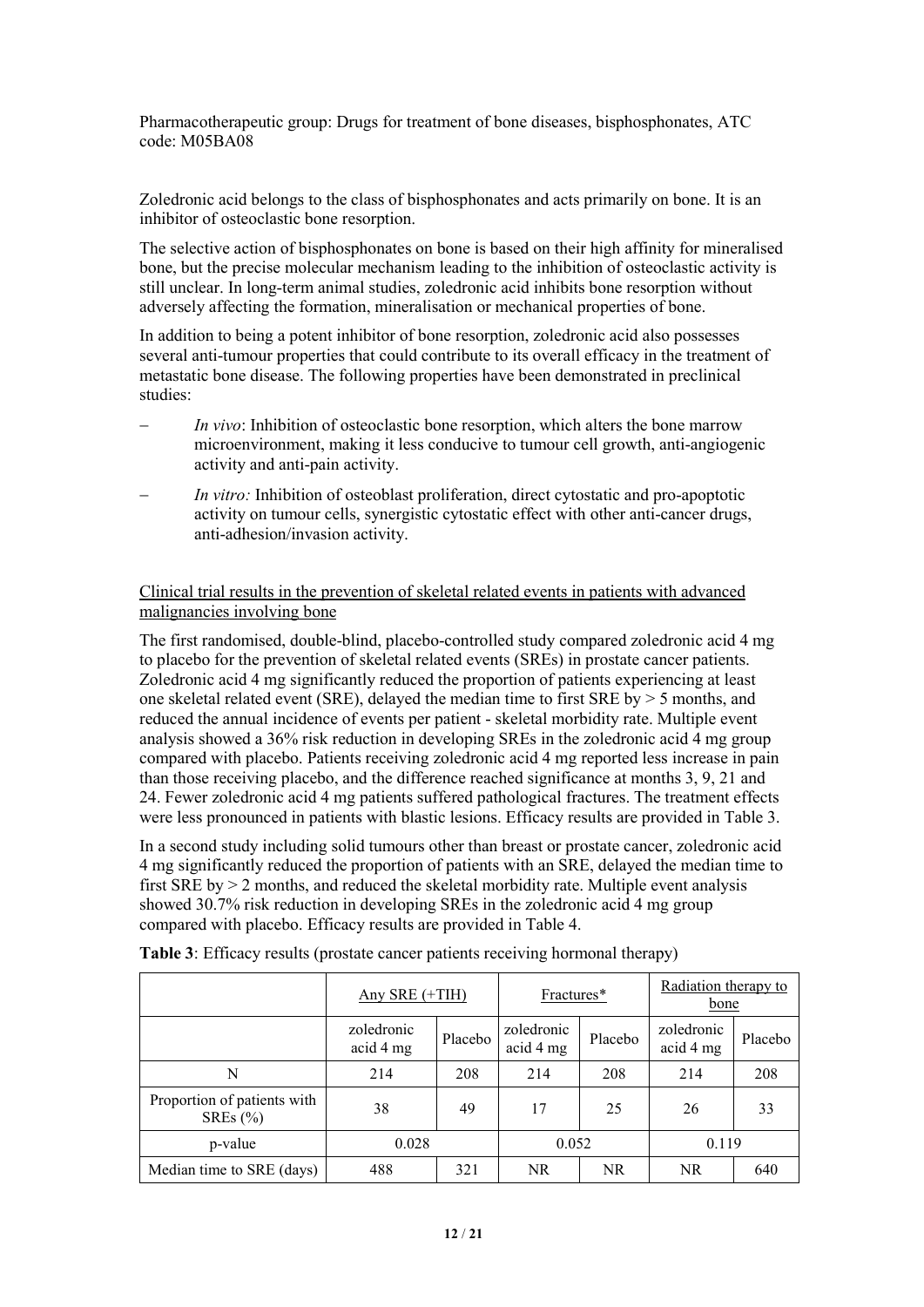| p-value                                                       | 0.009 |      | 0.020 |      | 0.055 |      |
|---------------------------------------------------------------|-------|------|-------|------|-------|------|
| Skeletal morbidity rate                                       | 0.77  | 1.47 | 0.20  | 0.45 | 0.42  | 0.89 |
| p-value                                                       | 0.005 |      | 0.023 |      | 0.060 |      |
| Risk reduction of suffering<br>from multiple events** $(\%)]$ | 36    |      | NA    | NA   | NA    | NA   |
| p-value                                                       | 0.002 |      | NA    |      | NA    |      |

\* Includes vertebral and non-vertebral fractures

\*\* Accounts for all skeletal events, the total number as well as time to each event during the trial

NR Not Reached

NA Not Applicable

|  |  | <b>Table 4:</b> Efficacy results (solid tumours other than breast or prostate cancer) |  |
|--|--|---------------------------------------------------------------------------------------|--|
|--|--|---------------------------------------------------------------------------------------|--|

|                                                              | Any SRE $(+TH)$         |         | Fractures*              |           | Radiation therapy to<br>bone |         |  |
|--------------------------------------------------------------|-------------------------|---------|-------------------------|-----------|------------------------------|---------|--|
|                                                              | zoledronic<br>acid 4 mg | Placebo | zoledronic<br>acid 4 mg | Placebo   | zoledronic<br>acid 4 mg      | Placebo |  |
| N                                                            | 257                     | 250     | 257                     | 250       | 257                          | 250     |  |
| Proportion of patients with<br>SREs $(\% )$                  | 39                      | 48      | 16                      | 22        | 29                           | 34      |  |
| p-value                                                      | 0.039                   |         | 0.064                   |           | 0.173                        |         |  |
| Median time to SRE (days)                                    | 236                     | 155     | <b>NR</b>               | <b>NR</b> | 424                          | 307     |  |
| p-value                                                      | 0.009                   |         | 0.020                   |           |                              | 0.079   |  |
| Skeletal morbidity rate                                      | 1.74                    | 2.71    | 0.39                    | 0.63      | 1.24                         | 1.89    |  |
| p-value                                                      | 0.012                   |         | 0.066                   |           | 0.099                        |         |  |
| Risk reduction of suffering<br>from multiple events** $(\%)$ | 30.7                    |         | <b>NA</b>               | <b>NA</b> | <b>NA</b>                    | NA.     |  |
| p-value                                                      | 0.003                   |         | NA.                     |           | NA.                          |         |  |

\* Includes vertebral and non-vertebral fractures

\*\* Accounts for all skeletal events, the total number as well as time to each event during the trial

NR Not Reached

NA Not Applicable

In a third phase III randomised, double-blind trial, zoledronic acid 4 mg or 90 mg pamidronate every 3 to 4 weeks were compared in patients with multiple myeloma or breast cancer with at least one bone lesion. The results demonstrated that zoledronic acid 4 mg showed comparable efficacy to 90 mg pamidronate in the prevention of SREs. The multiple event analysis revealed a significant risk reduction of 16% in patients treated with zoledronic acid 4 mg in comparison with patients receiving pamidronate. Efficacy results are provided in Table 5.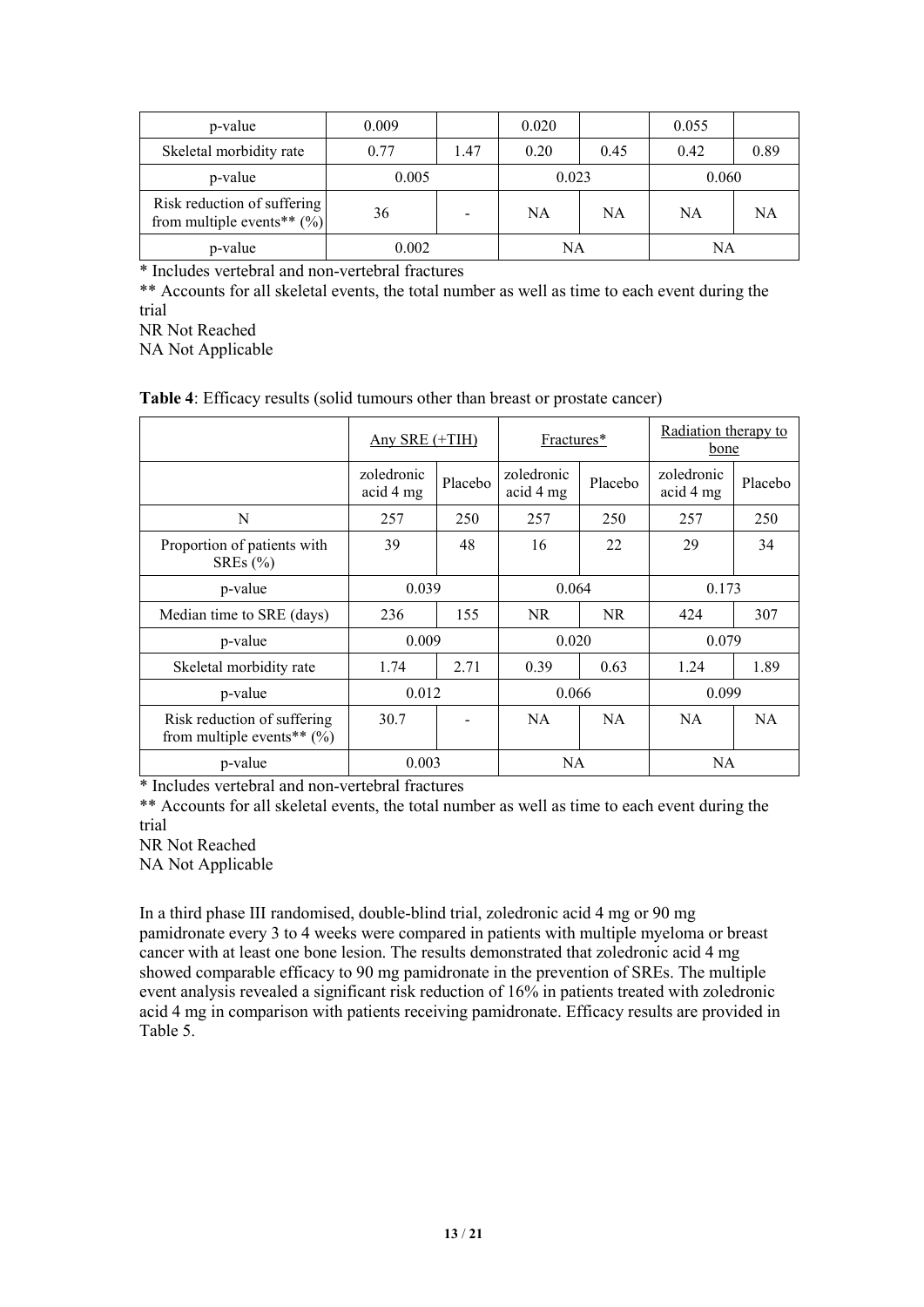|                                                              | Any SRE $(+TH)$         |                          | Fractures*              |                        | Radiation therapy to<br>bone |                        |  |
|--------------------------------------------------------------|-------------------------|--------------------------|-------------------------|------------------------|------------------------------|------------------------|--|
|                                                              |                         |                          |                         |                        |                              |                        |  |
|                                                              | zoledronic<br>acid 4 mg | Pam<br>$90 \text{ mg}$   | zoledronic<br>acid 4 mg | Pam<br>$90 \text{ mg}$ | zoledronic<br>acid 4 mg      | Pam<br>$90 \text{ mg}$ |  |
| N                                                            | 561                     | 555                      | 561                     | 555                    | 561                          | 555                    |  |
| Proportion of patients with<br>SREs $(\% )$                  | 48                      | 52                       | 37                      | 39                     | 19                           | 24                     |  |
| p-value                                                      | 0.198                   |                          | 0.653                   |                        | 0.037                        |                        |  |
| Median time to SRE (days)                                    | 376                     | 356                      | NR                      | 714                    | NR                           | NR                     |  |
| p-value                                                      | 0.151                   |                          | 0.672                   |                        |                              | 0.026                  |  |
| Skeletal morbidity rate                                      | 1.04                    | 1.39                     | 0.53                    | 0.60                   | 0.47                         | 0.71                   |  |
| p-value                                                      | 0.084                   |                          | 0.614                   |                        | 0.015                        |                        |  |
| Risk reduction of suffering<br>from multiple events** $(\%)$ | 16                      | $\overline{\phantom{a}}$ | NA                      | NA                     | NA.                          | <b>NA</b>              |  |
| p-value                                                      | 0.030                   |                          |                         | NA                     |                              | <b>NA</b>              |  |

**Table 5:** Efficacy results (breast cancer and multiple myeloma patients)

\* Includes vertebral and non-vertebral fractures

\*\* Accounts for all skeletal events, the total number as well as time to each event during the trial

NR Not Reached

NA Not Applicable

Zoledronic acid 4 mg was also studied in a double-blind, randomised, placebo-controlled trial in 228 patients with documented bone metastases from breast cancer to evaluate the effect of 4 mg zoledronic acid on the skeletal related event (SRE) rate ratio, calculated as the total number of SRE events (excluding hypercalcaemia and adjusted for prior fracture), divided by the total risk period. Patients received either 4 mg zoledronic acid or placebo every four weeks for one year. Patients were evenly distributed between zoledronic acid-treated and placebo groups.

The SRE rate (events/person year) was 0.628 for zoledronic acid and 1.096 for placebo. The proportion of patients with at least one SRE (excluding hypercalcaemia) was 29.8% in the zoledronic acid-treated group versus  $49.6\%$  in the placebo group ( $p=0.003$ ). Median time to onset of the first SRE was not reached in the zoledronic acid-treated arm at the end of the study and was significantly prolonged compared to placebo (p=0.007). Zoledronic acid 4 mg reduced the risk of SREs by  $41\%$  in a multiple event analysis (risk ratio=0.59, p=0.019) compared with placebo.

In the zoledronic acid-treated group, statistically significant improvement in pain scores (using the Brief Pain Inventory, BPI) was seen at 4 weeks and at every subsequent time point during the study, when compared to placebo (Figure 1). The pain score for zoledronic acid was consistently below baseline and pain reduction was accompanied by a trend in reduced analgesics score.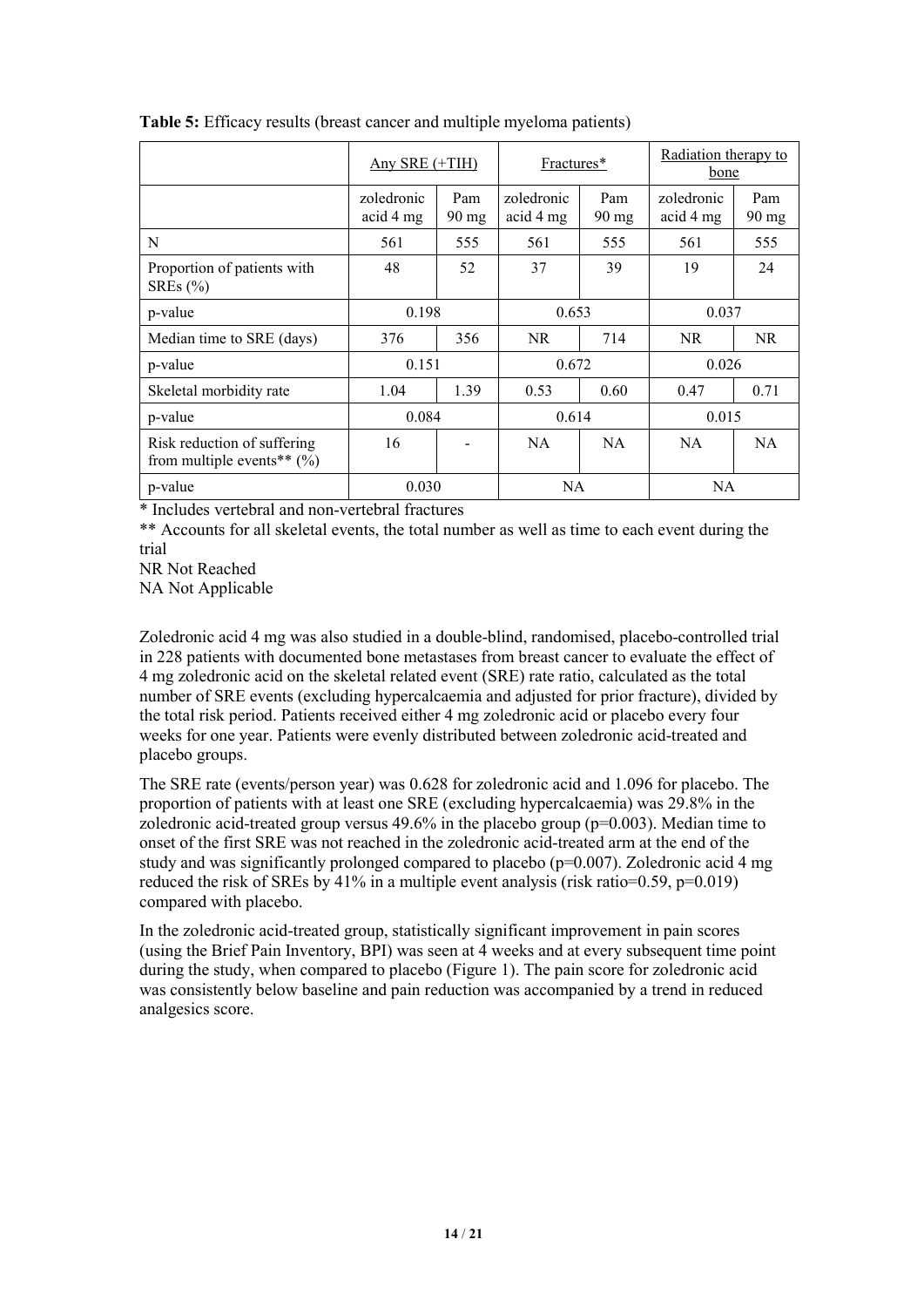# **are marked (\*p<0.05) for between treatment comparisons (4 mg zoledronic acid vs. placebo)**



Time on study (weeks)

### CZOL446EUS122/SWOG study

The primary objective of this observational study was to estimate the cumulative incidence of osteonecrosis of the jaw (ONJ) at 3 years in cancer patients with bone metastasis receiving zoledronic acid. The osteoclast inhibition therapy, other cancer therapy, and dental care was performed as clinically indicated in order to best represent academic and community-based care. A baseline dental examination was recommended but was not mandatory.

Among the 3491 evaluable patients, 87 cases of ONJ diagnosis were confirmed. The overall estimated cumulative incidence of confirmed ONJ at 3 years was 2.8% (95% CI: 2.3-3.5%). The rates were 0.8% at year 1 and 2.0% at year 2. Rates of 3-year confirmed ONJwere highest in myeloma patients (4.3%) and lowest in breast cancer patients (2.4%). Cases of confirmed ONJwere statistically significantly higher in patients with multiple myeloma (p=0.03) than other cancers combined.

### Clinical trial results in the treatment of TIH

Clinical studies in tumour-induced hypercalcaemia (TIH) demonstrated that the effect of zoledronic acid is characterised by decreases in serum calcium and urinary calcium excretion. In Phase I dose finding studies in patients with mild to moderate tumour-induced hypercalcaemia (TIH), effective doses tested were in the range of approximately 1.2–2.5 mg.

To assess the effects of4 mg zoledronic acid versus pamidronate 90 mg, the results of two pivotal multicentre studies in patients with TIH were combined in a pre-planned analysis. There was faster normalisation of corrected serum calcium at day 4 for 8 mg zoledronic acid and at day 7 for 4 mg and 8 mg zoledronic acid. The following response rates were observed: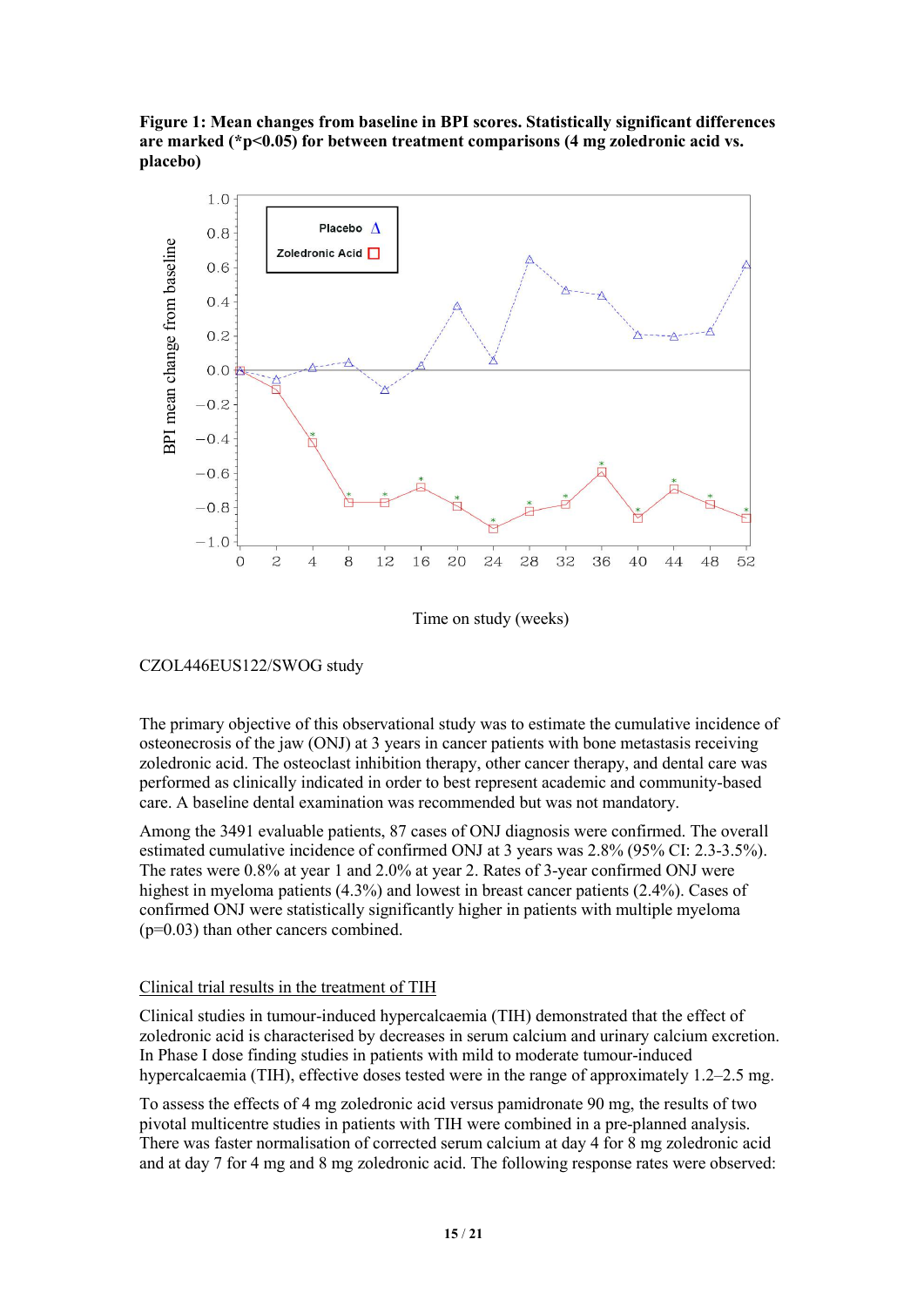|                                       | Day 4                | Day 7               | Day $10$                        |
|---------------------------------------|----------------------|---------------------|---------------------------------|
| Zoledronic acid 4 mg $(N=86)$         | $45.3\%$ (p=0.104)   | $82.6\%$ (p=0.005)* | $88.4\%$ (p=0.002)*             |
| Zoledronic acid $8 \text{ mg}$ (N=90) | 55.6% ( $p=0.021$ )* | $83.3\%$ (p=0.010)* | $86.7\%$ (p=0.015) <sup>*</sup> |
| Pamidronate 90 mg $(N=99)$            | 33.3%                | 63.6%               | 69.7%                           |

**Table 6:** Proportion of complete responders by day in the combined TIH studies

\*p-values compared to pamidronate.

Median time to normocalcaemia was 4 days. Median time to relapse (re-increase of albumin corrected serum calcium  $\geq 2.9$  mmol/l) was 30 to 40 days for patients treated with zoledronic acid versus 17 days for those treated with pamidronate 90 mg (p-values:0.001 for 4 mg and 0.007 for 8 mg zoledronic acid). There were no statistically significant differences between the two zoledronic acid doses.

In clinical trials 69 patients who relapsed or were refractory to initial treatment (zoledronic acid 4 mg, 8 mg or pamidronate 90 mg) were retreated with 8 mg zoledronic acid. The response rate in these patients was about 52%. Since those patients were retreated with the 8 mg dose only, there are no data available allowing comparison with the 4 mg zoledronic acid dose.

In clinical trials performed in patients with tumour-induced hypercalcaemia (TIH), the overall safety profile amongst all three treatment groups (zoledronic acid 4 and 8 mg and pamidronate 90 mg) was similar in types and severity.

### Paediatric population

### *Clinical trial results in the treatment of severe osteogenesis imperfecta in paediatric patients aged 1 to 17 years*

The effects of intravenous zoledronic acid in the treatment of paediatric patients (age 1 to 17 years) with severe osteogenesis imperfecta (types I, III and IV) were compared to intravenous pamidronate in one international, multicentre, randomised, open-label study with 74 and 76 patients in each treatment group, respectively. The study treatment period was 12 months preceded by a 4- to 9-week screening period during which vitamin D and elemental calcium supplements were taken for at least 2 weeks. In the clinical programme patients aged 1 to  $\leq$  3 years received 0.025 mg/kg zoledronic acid (up to a maximum single dose of 0.35 mg) every 3 months and patients aged 3 to 17 years received 0.05 mg/kg zoledronic acid (up to a maximum single dose of 0.83 mg) every 3 months. An extension study was conducted in order to examine the long-term general and renal safety of once yearly or twice yearly zoledronic acid over the 12-month extension treatment period in children who had completed one year of treatment with either zoledronic acid or pamidronate in the core study.

The primary endpoint of the study was the percent change from baseline in lumbar spine bone mineral density (BMD) after 12 months of treatment. Estimated treatment effects on BMD were similar, but the trial design was not sufficiently robust to establish non-inferior efficacy for zoledronic acid. In particular there was no clear evidence of efficacy on incidence of fracture or on pain. Fracture adverse events of long bones in the lower extremities were reported in approximately 24% (femur) and 14% (tibia) of zoledronic acid-treated patients vs 12% and 5% of pamidronate-treated patients with severe osteogenesis imperfecta, regardless of disease type and causality but overall incidence of fractures was comparable for the zoledronic acid and pamidronate-treated patients: 43% (32/74) vs 41% (31/76). Interpretation of the risk of fracture is confounded by the fact that fractures are common events in patients with severe osteogenesis imperfecta as part of the disease process.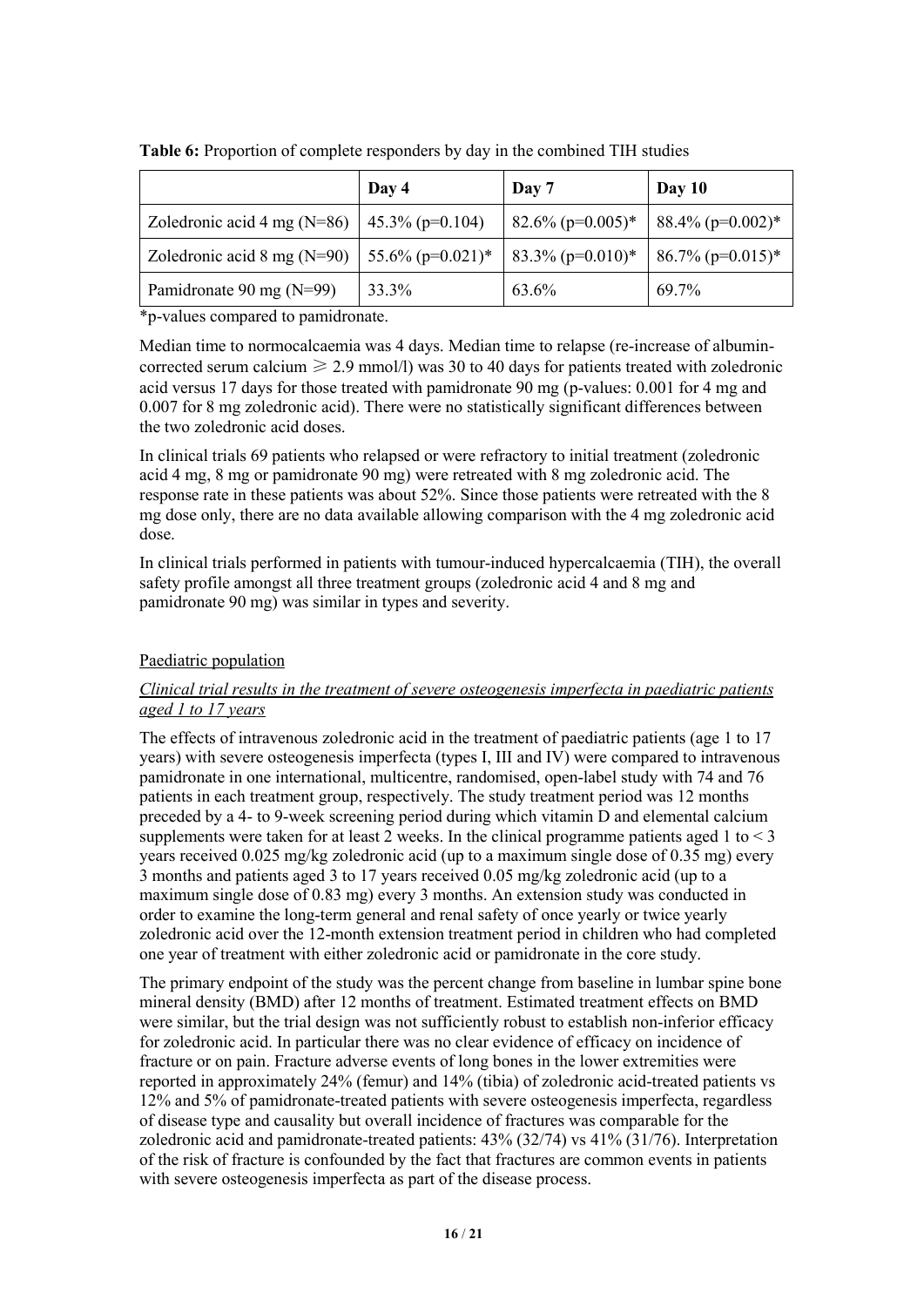The types of adverse reactions observed in this population were similar to those previously seen in adults with advanced malignancies involving the bone (see section 4.8). The adverse reactions ranked under headings of frequency, are presented in Table 7. The following conventional classification is used: very common  $(>1/10)$ , common  $(>1/100$  to  $<1/10$ ), uncommon ( $\geq$ 1/1,000 to <1/100), rare ( $\geq$ 1/10,000 to <1/1,000), very rare (<1/10,000), not known (cannot be estimated from the available data).

| <b>Nervous system disorders</b>                             |                                                       |  |  |  |  |
|-------------------------------------------------------------|-------------------------------------------------------|--|--|--|--|
| Common:                                                     | Headache                                              |  |  |  |  |
| Cardiac disorders                                           |                                                       |  |  |  |  |
| Common:                                                     | Tachycardia                                           |  |  |  |  |
| <b>Respiratory, thoracic and mediastinal disorders</b>      |                                                       |  |  |  |  |
| Common:                                                     | Nasopharyngitis                                       |  |  |  |  |
| <b>Gastrointestinal disorders</b>                           |                                                       |  |  |  |  |
| Very common:                                                | Vomiting, nausea                                      |  |  |  |  |
| Common:                                                     | Abdominal pain                                        |  |  |  |  |
| <b>Musculoskeletal and connective tissue disorders</b>      |                                                       |  |  |  |  |
| Common:                                                     | Pain in extremities, arthralgia, musculoskeletal pain |  |  |  |  |
| <b>General disorders and administration site conditions</b> |                                                       |  |  |  |  |
| Very common:                                                | Pyrexia, fatigue                                      |  |  |  |  |
| Common:                                                     | Acute phase reaction, pain                            |  |  |  |  |
| <b>Investigations</b>                                       |                                                       |  |  |  |  |
| Very common:                                                | Hypocalcaemia                                         |  |  |  |  |
| Common:                                                     | Hypophosphataemia                                     |  |  |  |  |

**Table 7:** Adverse reactions observed in paediatric patients with severe osteogenesis imperfecta 1

 $\frac{1}{1}$  Adverse events occurring with frequencies < 5% were medically assessed and it was shown that these cases are consistent with the well established safety profile of zoledronic acid (see section 4.8)

In paediatric patients with severe osteogenesis imperfecta, zoledronic acid seems to be associated with more pronounced risks for acute phase reaction, hypocalcaemia and unexplained tachycardia, in comparison to pamidronate, but this difference declined after subsequent infusions.

The European Medicines Agency has waived the obligation to submit the results of studies with the reference medicinal product containing zoledronic acid in all subsets of the paediatric population in the treatment of tumour-induced hypercalcaemia and prevention of skeletalrelated events in patients with advanced malignancies involving bone (see section 4.2 for information on paediatric use).

# **5.2 Pharmacokinetic properties**

Single and multiple 5- and 15-minute infusions of 2, 4, 8 and 16 mg zoledronic acid in 64 patients with bone metastases yielded the following pharmacokinetic data, which were found to be dose independent.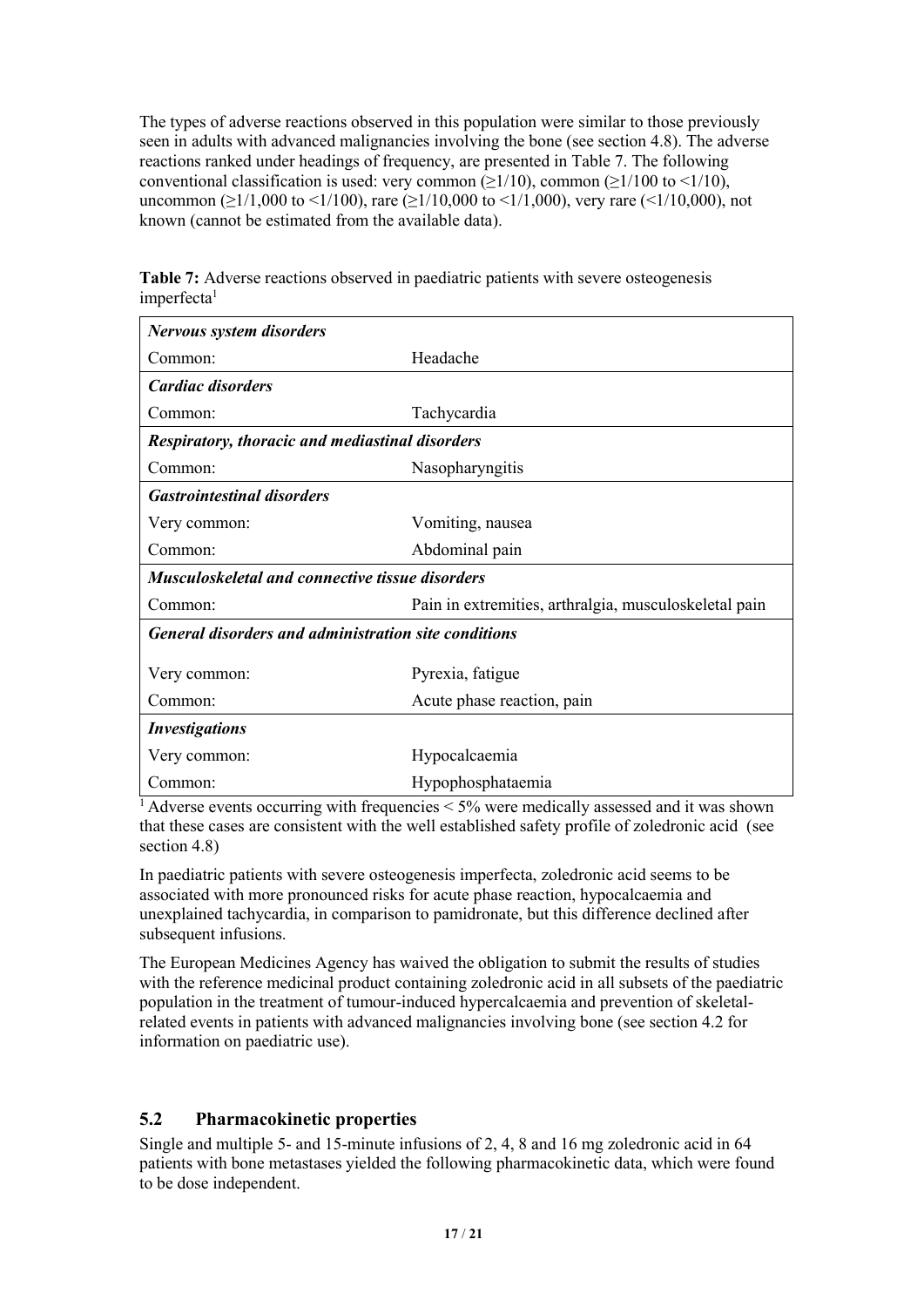After initiating the infusion of zoledronic acid, the plasma concentrations of zoledronic acid rapidly increased, achieving their peak at the end of the infusion period, followed by a rapid decline to  $\leq 10\%$  of peak after 4 hours and  $\leq 1\%$  of peak after 24 hours, with a subsequent prolonged period of very low concentrations not exceeding 0.1% of peak prior to the second infusion of zoledronic acid on day 28.

Intravenously administered zoledronic acid is eliminated by a triphasic process: rapid biphasic disappearance from the systemic circulation, with half-lives of  $t_{\text{20}}$  0.24 and  $t_{\text{20}}$  1.87 hours, followed by a long elimination phase with a terminal elimination half-life of  $t_{\gamma\gamma}$  146 hours. There was no accumulation of zoledronic acid in plasma after multiple doses given every 28 days. Zoledronic acid is not metabolised and is excreted unchanged via the kidney. Over the first 24 hours,  $39 \pm 16\%$  of the administered dose is recovered in the urine, while the remainder is principally bound to bone tissue. From the bone tissue it is released very slowly back into the systemic circulation and eliminated via the kidney. The total body clearance is  $5.04 \pm 2.5$  l/h, independent of dose, and unaffected by gender, age, race, and body weight. Increasing the infusion time from 5 to 15 minutes caused a 30% decrease in zoledronic acid concentration at the end of the infusion, but had no effect on the area under the plasma concentration versus time curve.

The interpatient variability in pharmacokinetic parameters for zoledronic acid was high, as seen with other bisphosphonates.

No pharmacokinetic data for zoledronic acid are available in patients with hypercalcaemia or in patients with hepatic insufficiency. Zoledronic acid doesnot inhibit human P450 enzymes *in vitro*, shows no biotransformation and in animal studies < 3% of the administered dose was recovered in the faeces, suggesting no relevant role of liver function in the pharmacokinetics of zoledronic acid.

The renal clearance of zoledronic acid was correlated with creatinine clearance, renal clearance representing 75  $\pm$  33% of the creatinine clearance, which showed a mean of 84  $\pm$  29 ml/min (range 22 to 143 ml/min) in the 64 cancer patients studied. Population analysis showed that for a patient with creatinine clearance of 20 ml/min (severe renal impairment), or 50 ml/min (moderate impairment), the corresponding predicted clearance of zoledronic acid would be 37% or 72%, respectively, of that of a patient showing creatinine clearance of 84 ml/min. Only limited pharmacokinetic data are available in patients with severe renal insufficiency (creatinine clearance < 30ml/min).

In an *in vitro* study, zoledronic acid showed low affinity for the cellular components of human blood, with a mean blood to plasma concentration ratio of 0.59 in a concentration range of 30 ng/ml to 5000 ng/ml. The plasma protein binding is low, with the unbound fraction ranging from 60% at 2 ng/ml to 77% at 2000 ng/ml of zoledronic acid.

#### Special populations

#### *Paediatric patients*

Limited pharmacokinetic data in children with severe osteogenesis imperfecta suggest that zoledronic acid pharmacokinetics in children aged 3 to 17 years are similar to those in adults at a similar mg/kg dose level. Age, body weight, gender and creatinine clearance appear to have no effect on zoledronic acid systemic exposure.

## **5.3 Preclinical safety data**

#### Acute toxicity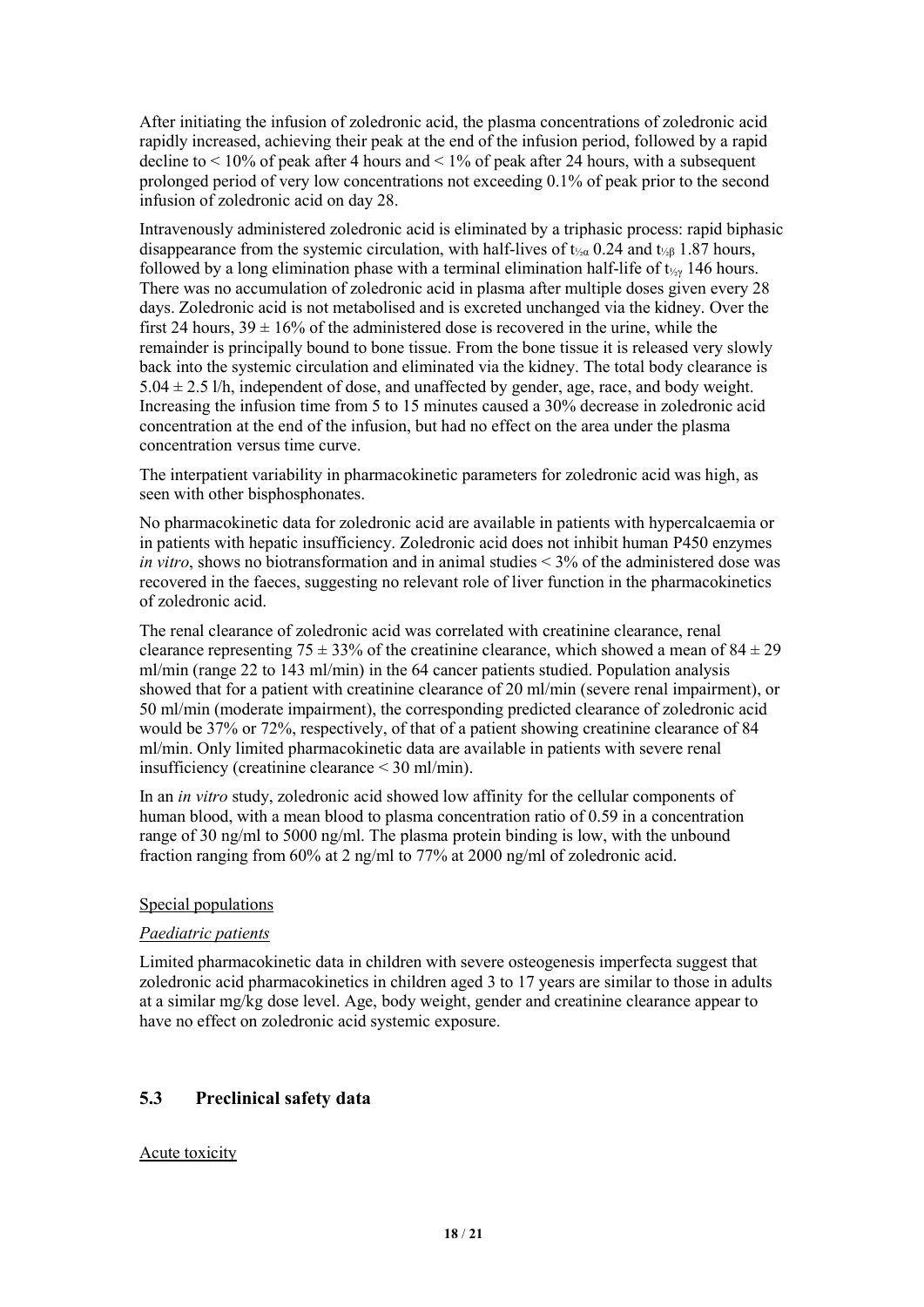The highest non-lethal single intravenous dose was  $10 \text{ mg/kg}$  bodyweight in mice and 0.6 mg/kg in rats.

#### Subchronic and chronic toxicity

Zoledronic acid was well tolerated when administered subcutaneously to rats and intravenously to dogsat doses up to 0.02 mg/kg daily for 4 weeks. Administration of 0.001  $mg/kg/day$  subcutaneously in rats and 0.005 mg/kg intravenously once every 2–3 days in dogs for up to 52 weeks was also well tolerated.

The most frequent finding in repeat-dose studies consisted of increased primary spongiosa in the metaphyses oflong bones in growing animals at nearly all doses, a finding that reflected the compound's pharmacological antiresorptive activity.

The safety margins relative to renal effects were narrow in the long-term repeat-dose parenteral animal studies but the cumulative no adverse event levels (NOAELs) in the single dose (1.6 mg/kg) and multiple dose studies of up to one month (0.06–0.6 mg/kg/day) did not indicate renal effects at doses equivalent to or exceeding the highest intended human therapeutic dose. Longer-term repeat administration at doses bracketing the highest intended human therapeutic dose of zoledronic acid produced toxicological effects in other organs, including the gastrointestinal tract, liver, spleen and lungs, and at intravenous injection sites.

#### Reproduction toxicity

Zoledronic acid was teratogenic in the rat at subcutaneous doses  $> 0.2$  mg/kg. Although no teratogenicity or foetotoxicity was observed in the rabbit, maternal toxicity was found. Dystocia was observed at the lowest dose (0.01 mg/kg bodyweight) tested in the rat.

#### Mutagenicity and carcinogenic potential

Zoledronic acid was not mutagenic in the mutagenicity tests performed and carcinogenicity testing did not provide any evidence of carcinogenic potential.

# **6 PHARMACEUTICAL PARTICULARS**

# **6.1 List of excipients**

Mannitol (E421) Sodium citrate (E331) Water for injections

## **6.2 Incompatibilities**

This medicinal product must not be allowed to come into contact with any calcium-containing solutions and it must not be mixed or given intravenously with any other medicinal product in the same infusion line.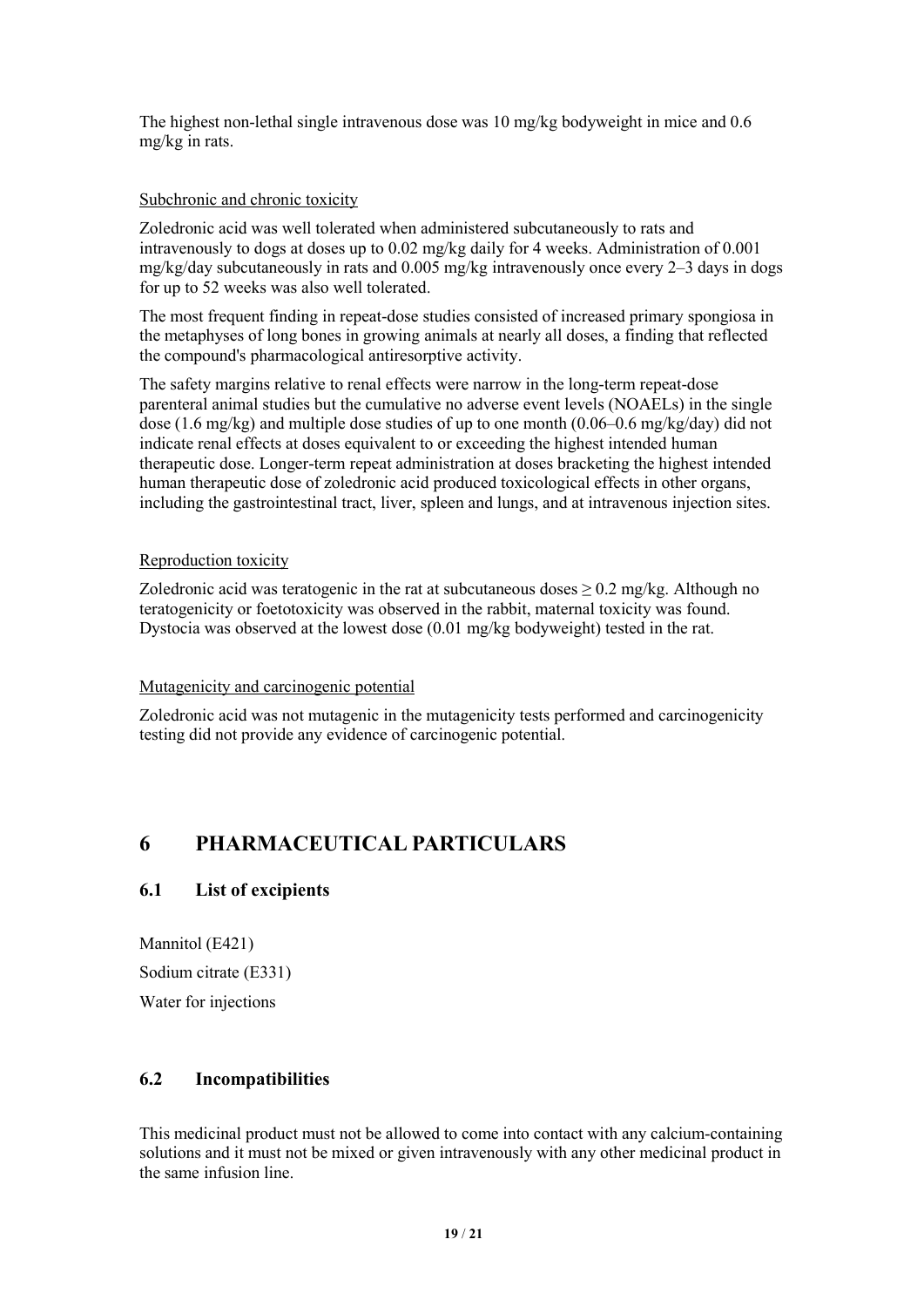## **6.3 Shelf life**

Unopened vial: 30 months

#### After opening:

Chemical and physical stability has been demonstrated for 24 hours at  $2^{\circ}C$ -8°C and at  $25^{\circ}C$ .

From a microbiological point of view, the solution for infusion should be used immediately. If not used immediately, in-use storage times and conditions prior to use are the responsibility of the user and would normally not be longer than 24 hours at 2°C - 8°C. The refrigerated solution should then be equilibrated to room temperature prior to administration.

## **6.4 Special precautions for storage**

This medicinal product does not require any special storage conditions.

For storage conditions after first opening of the medicinal product, see section 6.3.

### **6.5 Nature and contents of container**

100 ml solution is packed in clearglass vials, capped with bromobutyl rubber stoppers and sealed with aluminum polypropylene flip off seals.

Zoledronic Acid 4mg/100ml solution for infusions is supplied as packs containing:

1 vial of 100ml

4 vials of 100ml

Not all pack sizes may be marketed.

# **6.6 Special precautions for disposal and other handling**

Additional information on handling of zoledronic acid, including guidance on the preparation of reduced doses using the zoledronic acid ready-to-use vial, is provided in section 4.2.

Aseptic techniques must be followed during the preparation of the infusion. For single use only.

Only clear solution free from particles and discolouration should be used.

Healthcare professionals are advised not to dispose of unused zoledronic acid via the domestic sewage system.

Any unused medicinal product or waste material should be disposed of in accordance with local requirements.